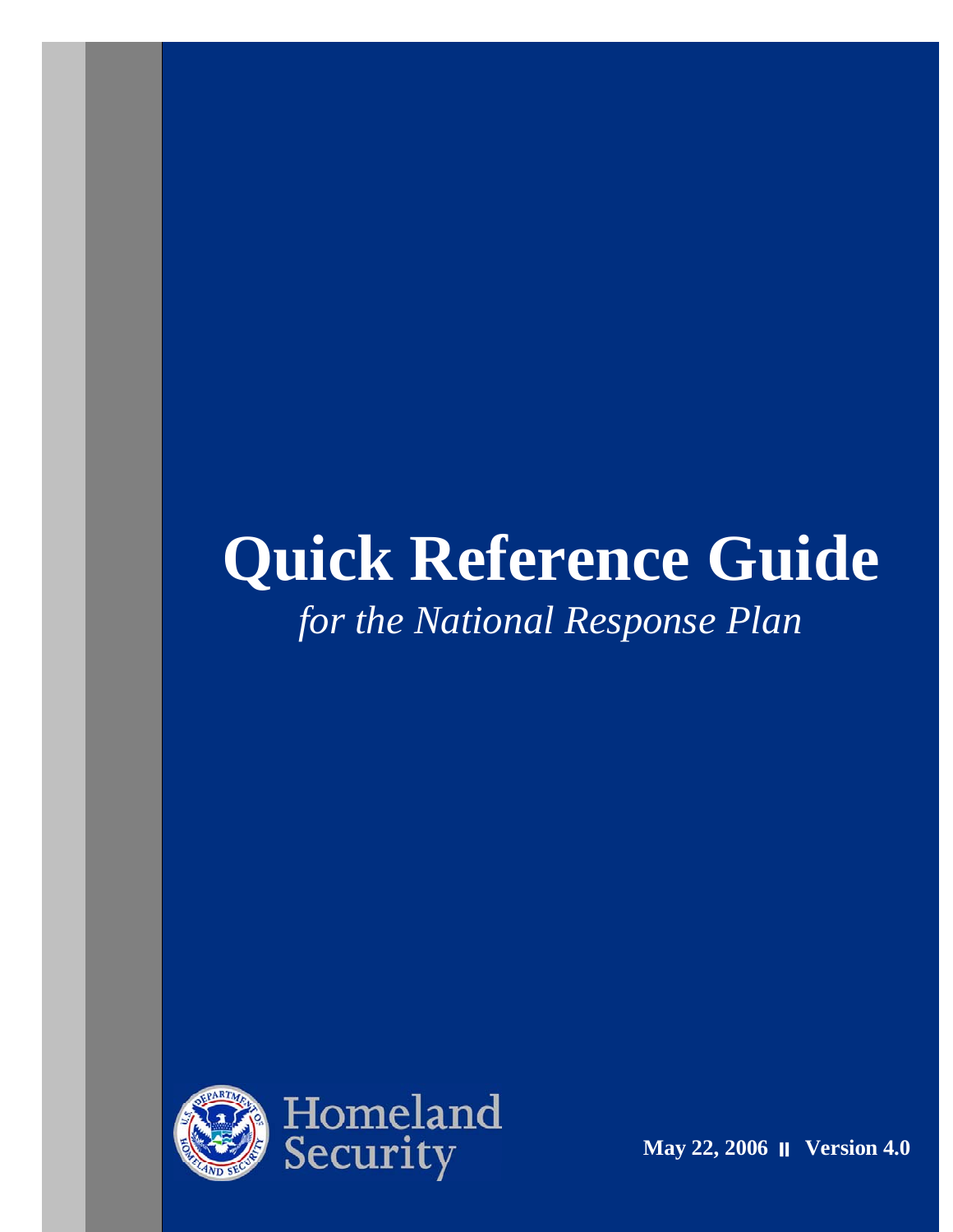**Page Intentionally Left Blank**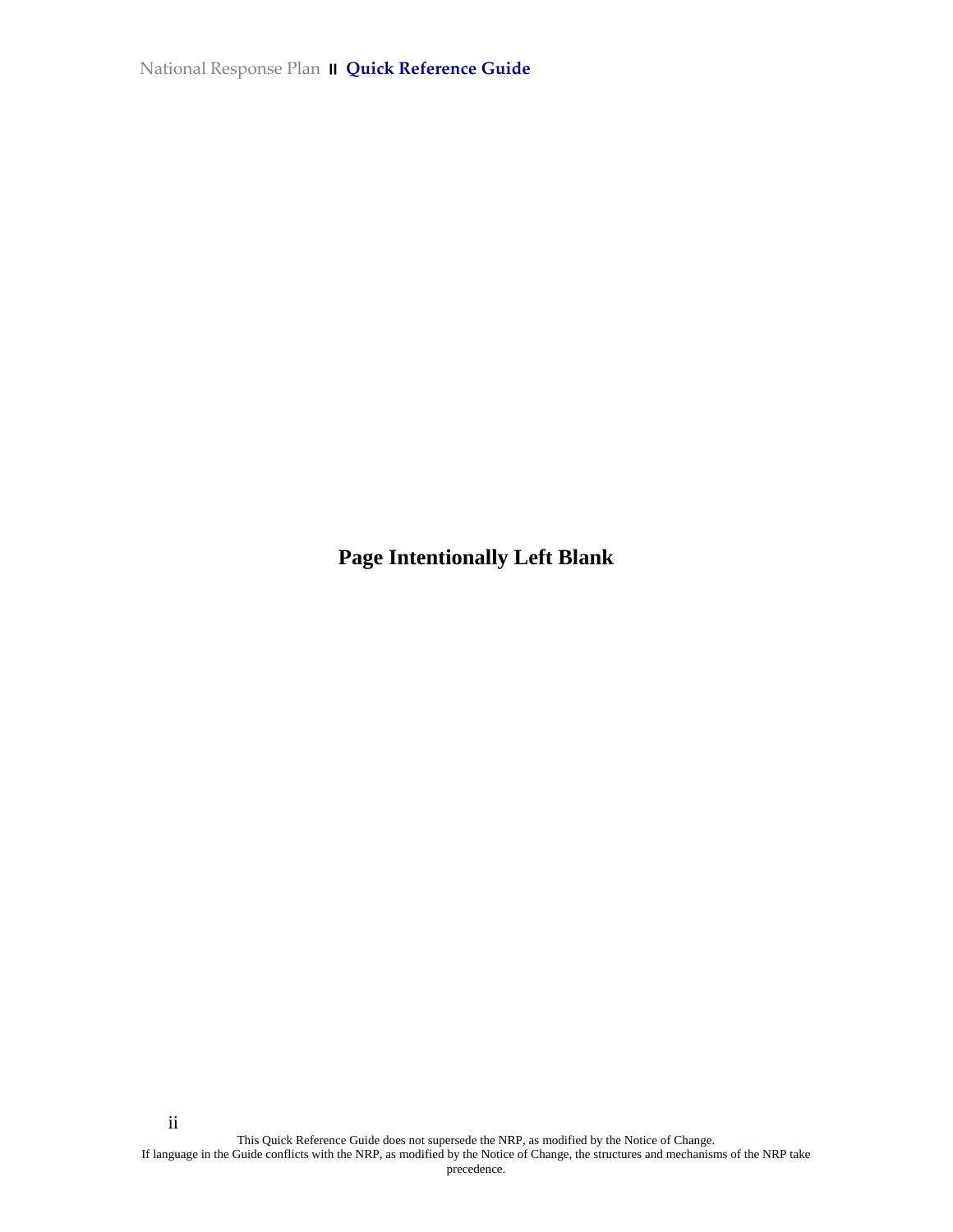# **Contents**

# **I. Plan Basics**

Scope and Applicability (activation) Incident of National Significance Plan Structure

# **II. Roles and Responsibilities**

State, Local, and Tribal Authorities The Private Sector Federal Government

# **III. Concept of Operations**

Relationship to NIMS and Local Incident Management NRP Organizational Elements Field-Level or Regional Activities Emergency Response and Support Teams Other Incident Facilities Proactive Federal Response Defense Support of Civil Authorities Federal Law Enforcement Support Federal to Federal Support

# **IV. Putting It All Together**

# **V. General Information**

Training Copies of the Plan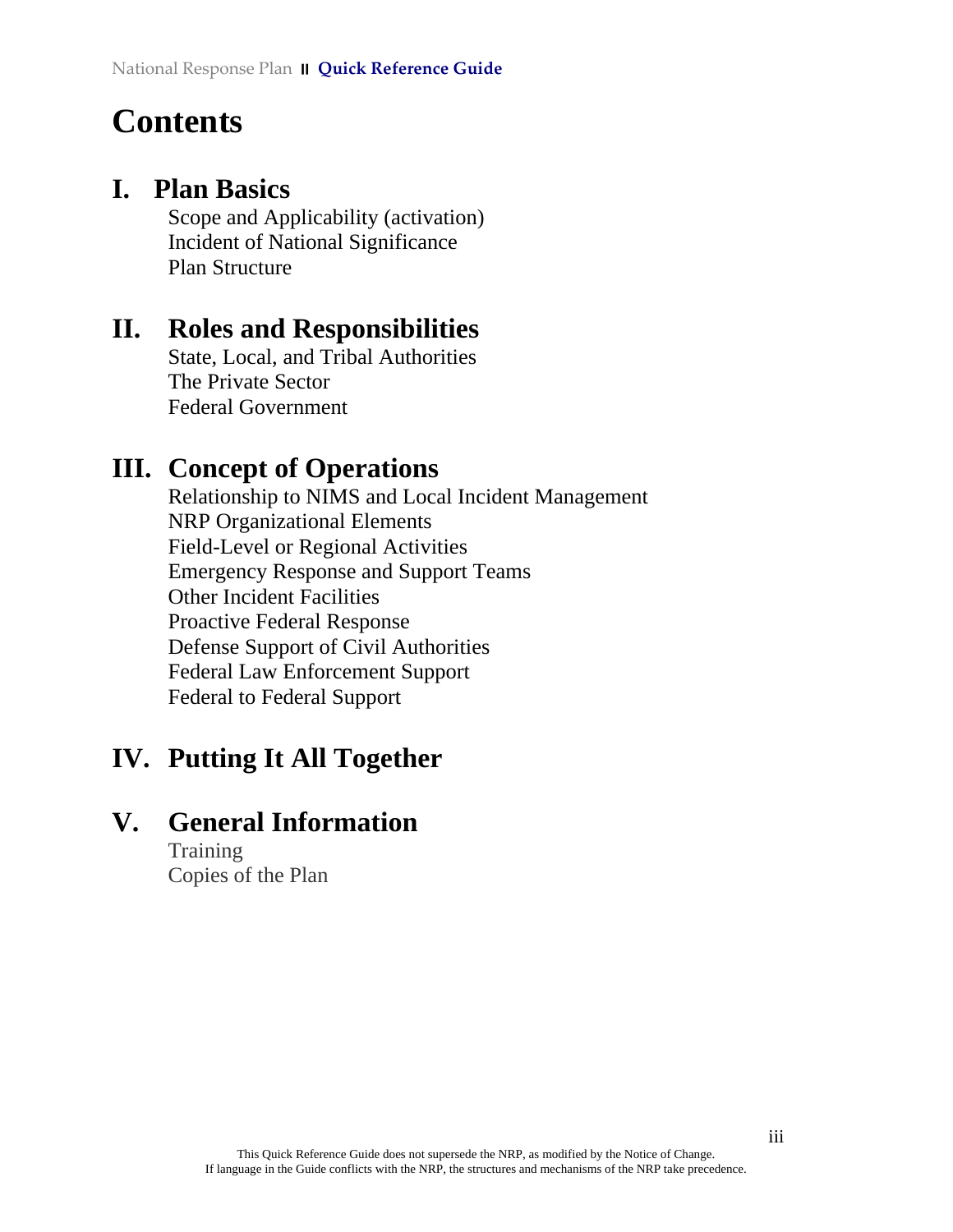**Page Intentionally Left Blank**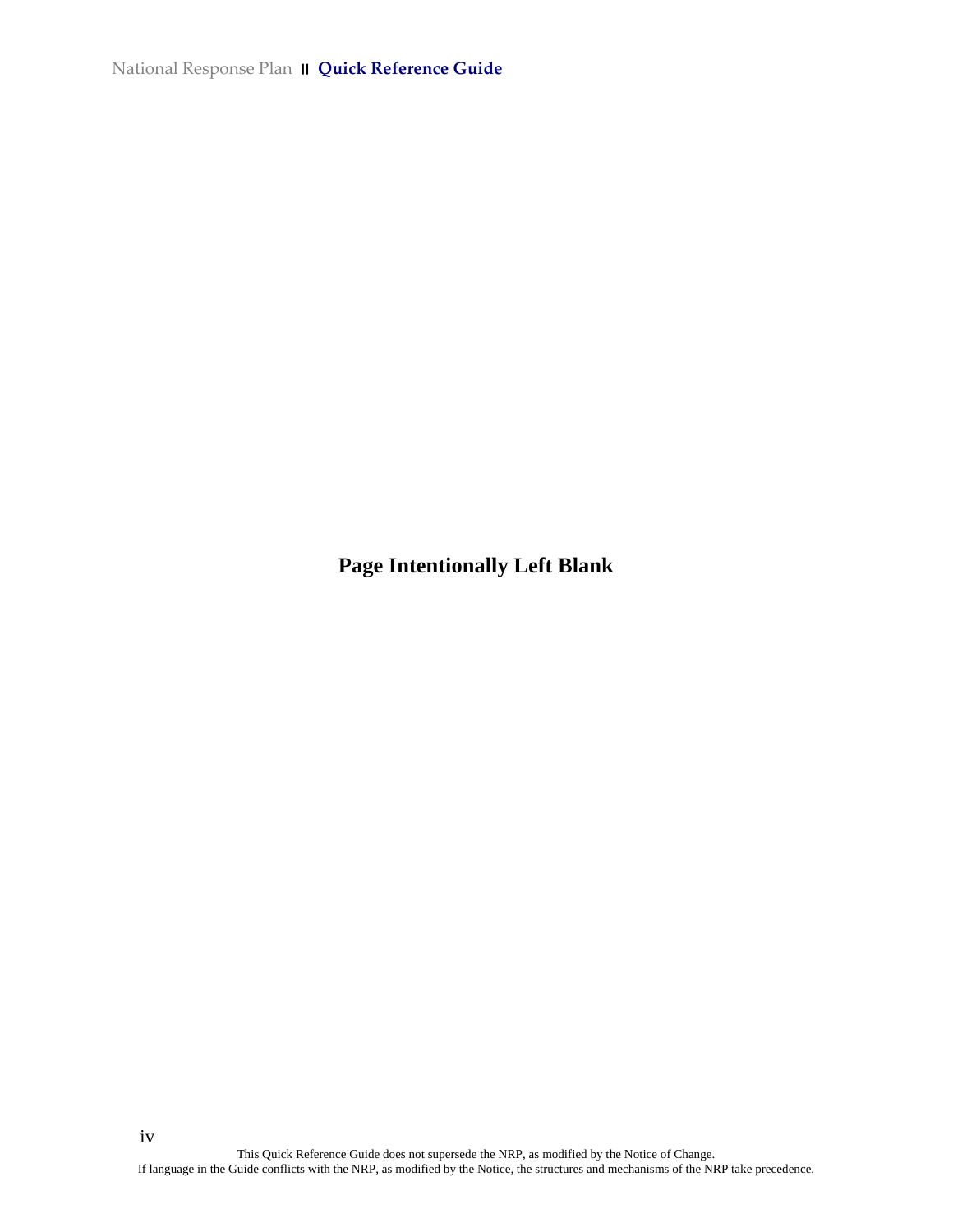# **I. PLAN BASICS**

# **Scope and Applicability**

# **What is the National Response Plan?**

As required by Homeland Security Presidential Directive (HSPD)-5, the National Response Plan (NRP) establishes a single, comprehensive approach to domestic incident management to prevent, prepare for, respond to, and recover from terrorist attacks, major disasters, and other emergencies. The NRP is an all-hazards plan built on the template of the National Incident Management System (NIMS). The NIMS provides a consistent doctrinal framework for incident management at all jurisdictional levels regardless of the cause, size, or complexity of the incident. The NRP, using the NIMS, provides the structure and mechanisms for national-level policy and operational direction for domestic incident management. The NRP can be partially or fully implemented in the context of a threat, anticipation of a significant event, or in response to an incident requiring a coordinated Federal response. This includes events with potential national or long-term implications such as a public health emergency or a cyber incident. Selective implementation through the activation of one or more of the NRP elements allows maximum flexibility to meet the unique operational and information-sharing requirements of any situation and enables effective interaction among various Federal, State, local, tribal, private-sector, and other nongovernmental entities.

# **To whom does the National Response Plan apply?**

The NRP applies to all incidents requiring a coordinated Federal response as part of an appropriate combination of Federal, State, local, tribal, private-sector, and nongovernmental entities. The NRP is applicable to all Federal departments and agencies that have primary jurisdiction for or participate in operations requiring a coordinated Federal response. The NRP also applies to the American Red Cross, which functions as an Emergency Support Function (ESF) primary organization in coordinating the use of mass care resources.

For incidents requiring a coordinated Federal response, but of lesser severity than an Incident of National Significance, the NRP includes a comprehensive network of Incident Annexes and supplemental Federal contingency plans that may be implemented by the Departments and Agencies with established authorities in coordination with the NRP framework.

# **When is the NRP activated?**

The NRP is always in effect; however, the implementation of NRP coordination mechanisms is flexible and scalable. Actions range in scope from ongoing situational reporting and analysis, through the implementation of NRP Incident Annexes and other supplemental Federal contingency plans, to full implementation of all relevant NRP coordination mechanisms outlined in the NRP Base Plan.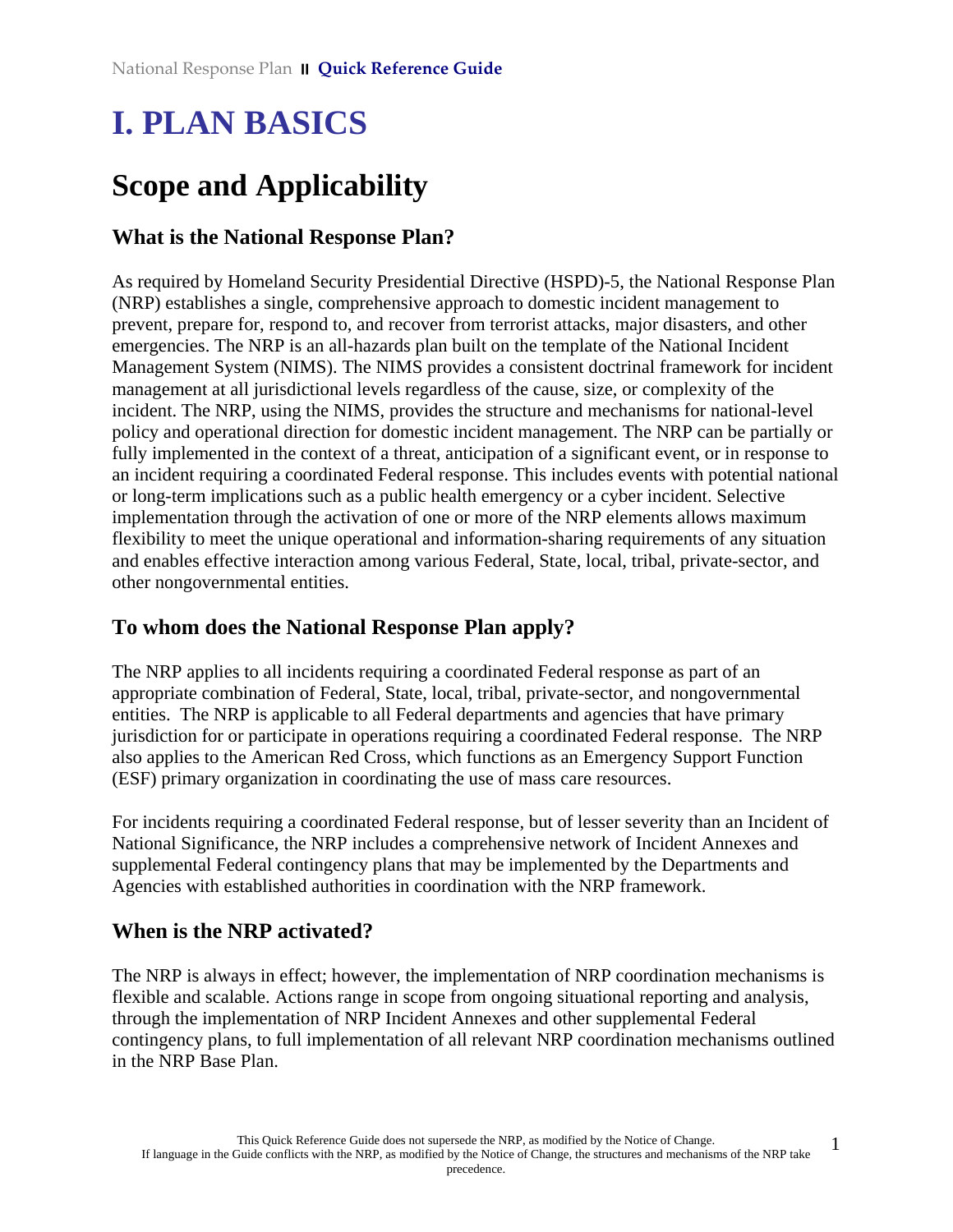# **Incidents of National Significance**

# **What is an Incident of National Significance?**

An Incident of National Significance (INS) is an actual or potential high-impact event that requires robust coordination of the Federal response in order to save lives and minimize damage, and provide the basis for long-term community and economic recovery. The Secretary of Homeland Security, in consultation with other departments and agencies, and the White House, as appropriate, declares Incidents of National Significance. There are no automatic triggers for an Incident of National Significance. The Secretary of Homeland Security will consider the HSPD-5 criteria noted on page 4 of the NRP when making the determination to declare an Incident of National Significance but will also evaluate other factors in making a determination as to whether to declare an incident an Incident of National Significance. The Secretary of Homeland Security will manage the Federal government's response following the declaration of an Incident of National Significance.

# **Plan Structure**

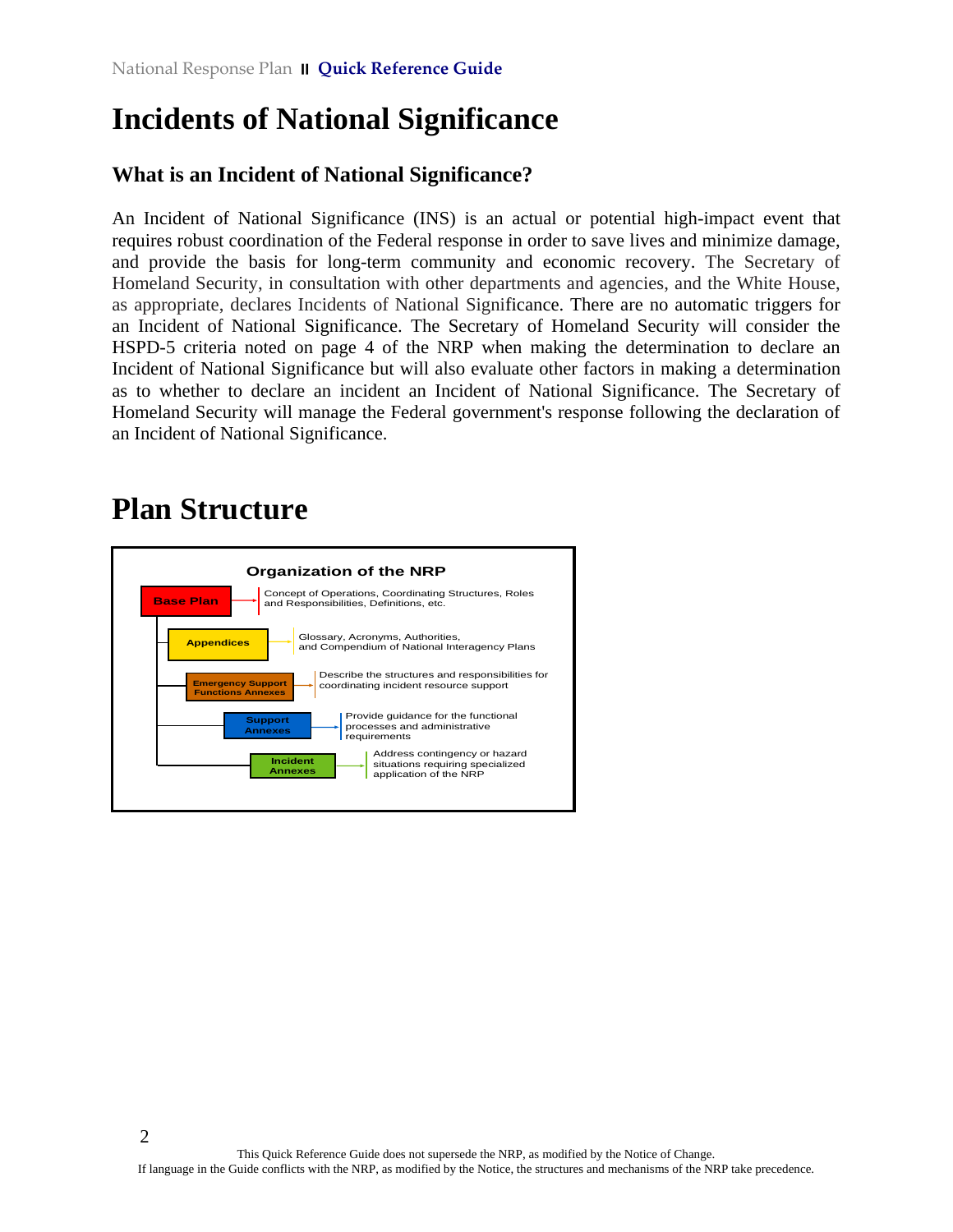# **II. ROLES AND RESPONSIBILITIES**

# **State, Local, and Tribal Authorities**

# **What is the role of State, local and tribal governments in the National Response Plan?**

A basic premise of the NRP is that incidents are generally handled at the lowest jurisdictional level possible. The NRP includes a section that summarizes the roles and responsibilities of State, local, tribal, and private-sector entities in the context of domestic incident management. In the vast majority of incidents, State and local resources and interstate mutual aid will provide the first line of emergency response and incident management support. When State resources and capabilities are overwhelmed, Governors may request Federal assistance. The NRP provides the framework for Federal interaction with State, local, tribal, private-sector and nongovernmental entities in the context of domestic incident management to ensure timely and effective Federal support.

# **The Private Sector**

### **What is the role of the private-sector in the National Response Plan?**

The NRP recognizes the private sector as a key partner in domestic incident management, particularly in the area of critical infrastructure protection and restoration. Private-sector entities are also called upon to contribute necessary items and services to the impacted area. These sources are important to aid in the life-saving and recovery efforts. The Department of Homeland Security (DHS) and other Federal departments and agencies coordinate with the private sector to effectively share information, formulate courses of action, and incorporate available resources to prevent, prepare for, respond to, and recover from incidents of various types. For coordination with the owners and operators of the nation's critical infrastructure, DHS and Federal agencies utilize the mechanisms established under the National Infrastructure Protection Plan (NIPP), including the Critical Infrastructure Protection Advisory Committee (CIPAC). Further, the Secretary of Homeland Security utilizes private-sector advisory groups with broad representation to provide advice on incident management and emergency response issues impacting their stakeholders. The NRP includes an annex on Private-Sector Coordination.

# **Federal Government**

### **What is the role of the Federal Government in the National Response Plan?**

HSPD-5 assigns specific responsibilities to DHS and delineates the roles and responsibilities of certain other Federal departments.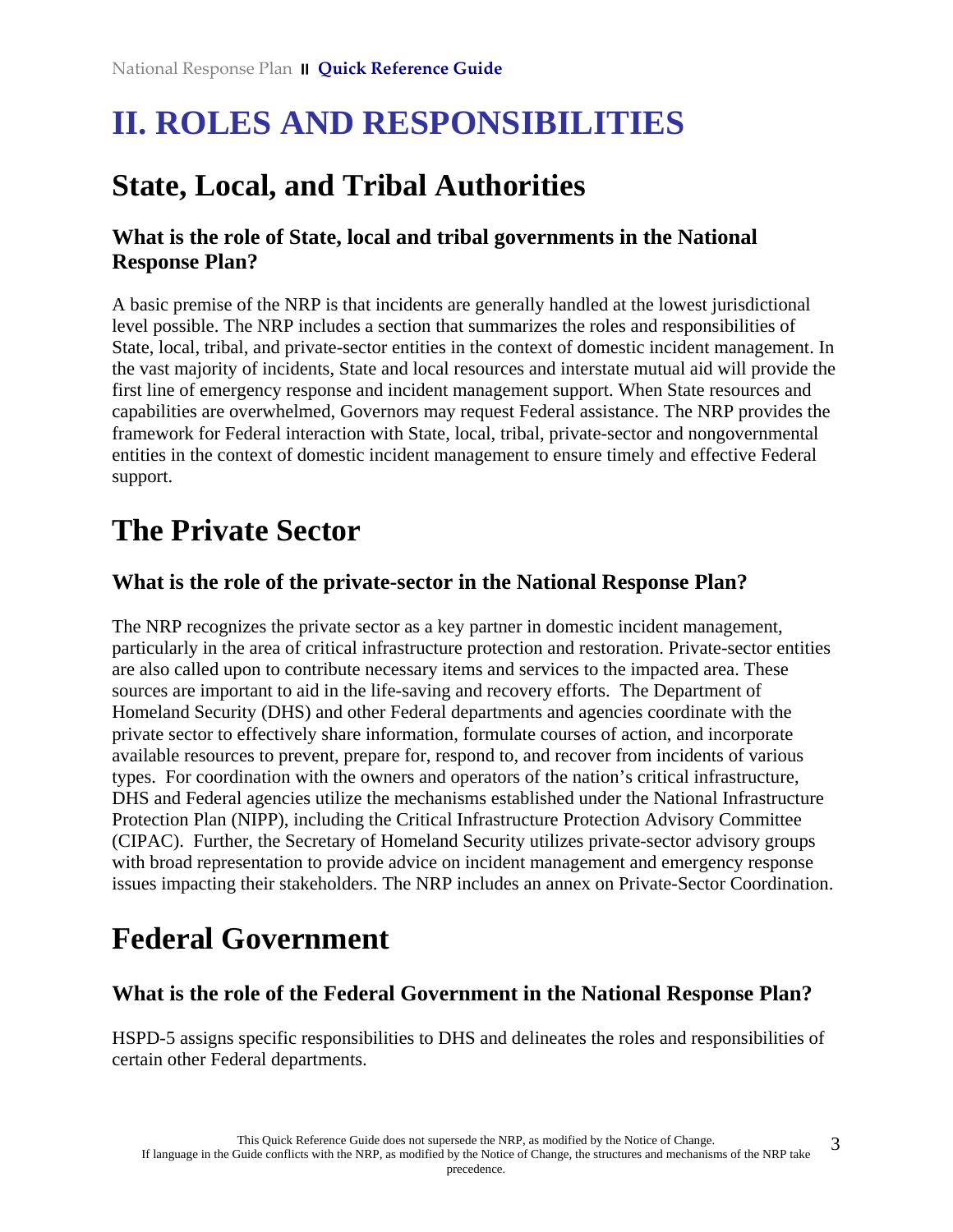#### **Secretary of Homeland Security**

Pursuant to HSPD-5, the Secretary of Homeland Security is responsible for coordinating Federal resources within the United States to prepare for, respond to, and recover from terrorist attacks, major disasters, and other emergencies. HSPD-5 further designates the Secretary of Homeland Security as the "principal Federal official" for domestic incident management.

#### **Attorney General**

The Attorney General has lead responsibility for criminal investigations of terrorist acts or terrorist threats by individuals or groups inside the United States, or directed at United States citizens or institutions abroad, where such acts are within the Federal criminal jurisdiction of the United States, as well as for related intelligence collection activities within the United States, subject to the National Security Act of 1947 and other applicable law, Executive Order 12333, and Attorney General-approved procedures pursuant to that Executive Order. Generally acting through the Federal Bureau of Investigation, the Attorney General, in cooperation with other Federal departments and agencies engaged in activities to protect our national security, shall also coordinate the activities of the other members of the law enforcement community to detect, prevent, preempt, and disrupt terrorist attacks against the United States.

#### **Department of Defense**

The Department of Defense (DOD) has significant resources that may be available to support the Federal response to terrorist attacks, major disasters or other emergencies. The Secretary of Defense authorizes Defense Support of Civil Authorities (DSCA) for domestic incidents as directed by the President or when consistent with military readiness operations and appropriate under the circumstances and the law. The Secretary of Defense retains command of military forces providing civil support.

#### **Department of State**

The Department of State has international coordination responsibilities. The Secretary of State is responsible for coordinating international prevention, preparedness, response, and recovery activities relating to domestic incidents, and for the protection of U.S. citizens and U.S. interests overseas.

# **III. CONCEPT OF OPERATIONS**

# **Linkages to Other Interagency Incident Management Plans**

The NRP, as the core operational plan for national incident management, also establishes national-level coordinating structures, processes, and protocols that will be incorporated into certain existing Federal interagency incident- or hazard-specific plans (such as the National Oil and Hazardous Substances Pollution Contingency Plan (NCP)) that are designed to implement the specific statutory authorities and responsibilities of various departments and agencies in particular contingency scenarios. These plans, which incorporate the coordinating structures and mechanisms of the NRP, provide detailed protocols for responding to incidents of lesser severity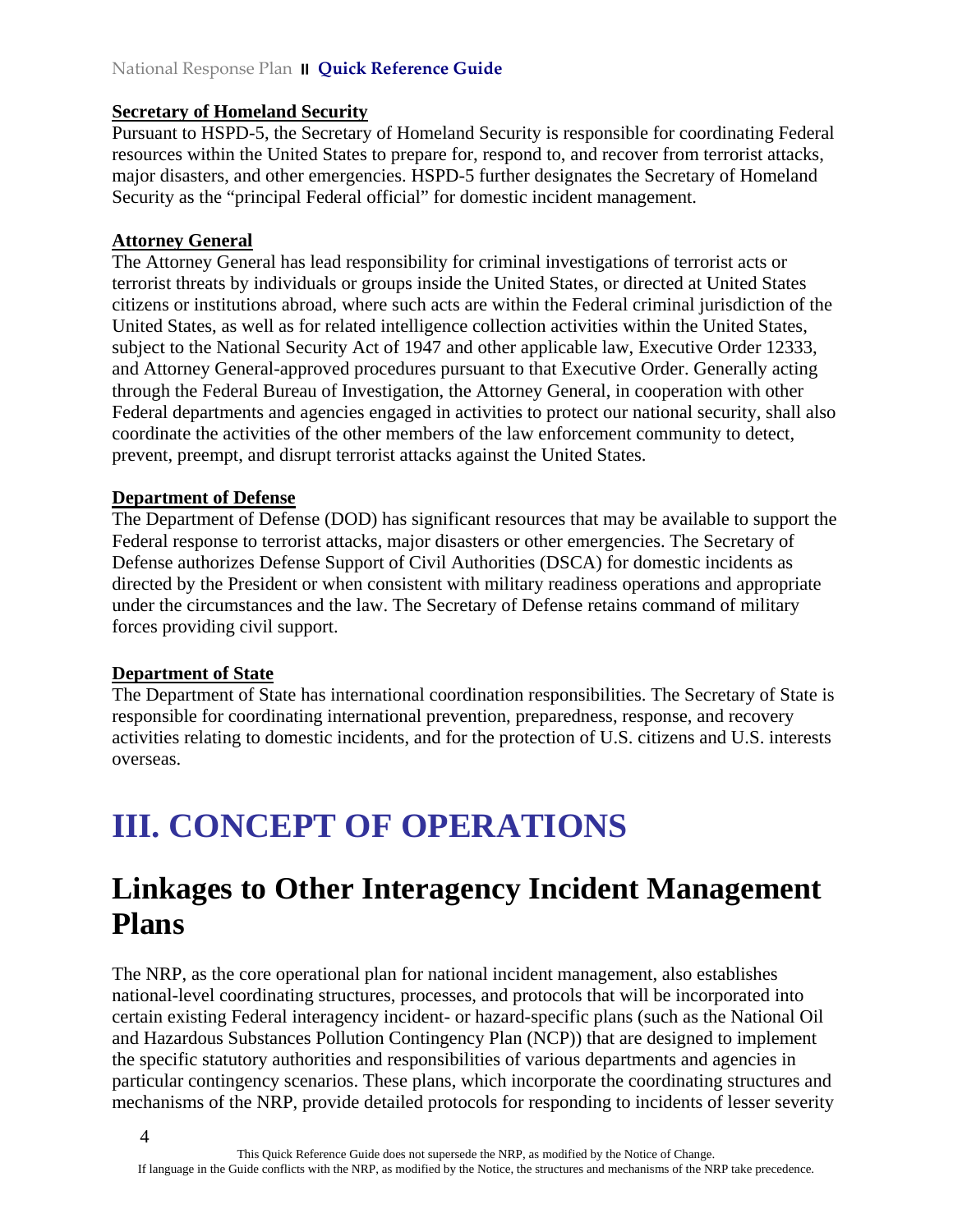normally managed by Federal agencies without the need for the Secretary of Homeland Security to manage the Federal response.

# **Relationship to NIMS and Local Incident Management**

# **How does the NRP relate to the National Incident Management System?**

The NRP and National Incident Management System (NIMS) are companion documents designed to improve the Nation's incident management capabilities and overall efficiency. The NIMS provides a template for incident management regardless of size, scope or cause. Use of this template enables Federal, State, local, and tribal governments and private-sector and nongovernmental organizations to work together effectively and efficiently to prevent, prepare for, respond to, and recover from actual or potential domestic incidents regardless of cause, size, or complexity. Together, the NRP and the NIMS integrate the capabilities and resources of various governmental jurisdictions, incident management and emergency response disciplines, non-governmental organizations, and the private sector into a cohesive, coordinated, and seamless national framework for domestic incident management.

## **Will the National Response Plan reduce or diminish the role of the local incident manager?**

The NRP is built upon the premise that incidents are typically handled at the lowest jurisdictional level. Nothing in this plan alters or impedes the ability of first responders to carry out their specific authorities or perform their responsibilities. The NRP facilitates coordination among tribal, local, State, and Federal governments and the private sector without impinging on any group's jurisdiction or restricting the ability of those entities to do their job.

### **What is the concept of Unified Command and how does it apply to the NRP?**

Unified Command is an application of the NIMS/Incident Command System (ICS) used when there is more than one agency with incident jurisdiction or when incidents cross political jurisdictions. Agencies work together through the designated members of the Unified Command to establish their designated Incident Commanders at a single Incident Command Post (ICP). In the Unified Command, entities develop a common set of objectives and strategies which provides the basis for a single Incident Action Plan (IAP). The structure for NRP coordination is based on the NIMS construct: ICS/Unified Command on-scene supported by an Area Command (if needed) and multiagency coordination entities. The Joint Field Office (JFO) provides resources in support of the Unified Command and Incident Command Post(s).

# **NRP Organizational Elements**

The NRP establishes multiagency coordinating structures at the field, regional, and headquarters levels. These structures integrate Federal, State, local, tribal, nongovernmental organization

This Quick Reference Guide does not supersede the NRP, as modified by the Notice of Change. 5 If language in the Guide conflicts with the NRP, as modified by the Notice of Change, the structures and mechanisms of the NRP take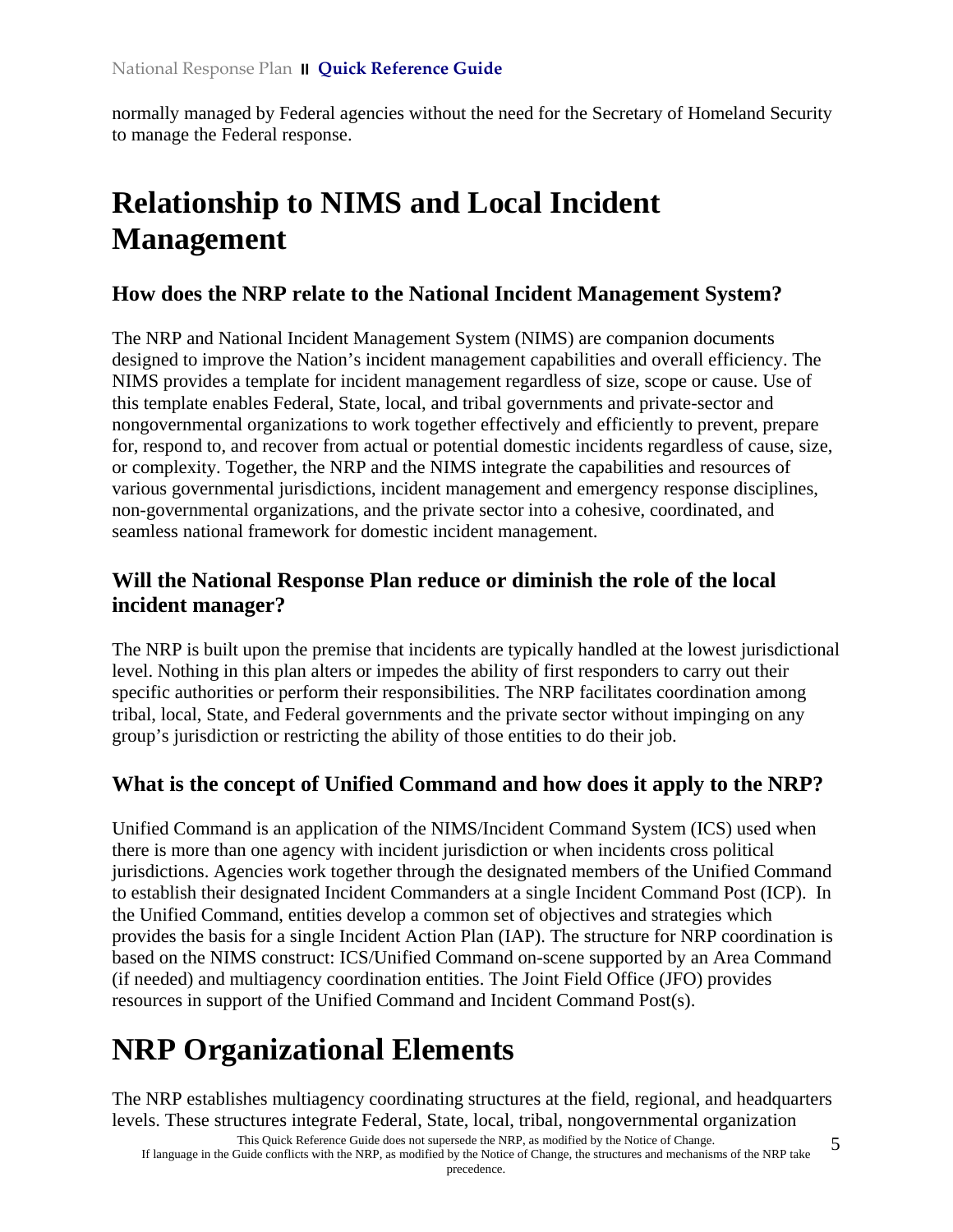(NGO), and private-sector efforts and provide a national capability that addresses both sitespecific incident management activities and broader regional or national issues, such as impacts to the rest of the country, immediate regional or national actions required to avert or prepare for potential subsequent events, and the management of multiple incidents.

## **What are the NRP Headquarters organization elements and what are their functions?**

| <b>Headquarters Element</b>                      | <b>Description</b>                                                                                                                                                                                                                                                                                                                                                                                                                                                                                                                                                                                                                                                                                                                                                                                                                                                                                                                                                                                                                                                                                                                                                                                                                                                                                                                                                                                                                                                                                                                                                                                                           |
|--------------------------------------------------|------------------------------------------------------------------------------------------------------------------------------------------------------------------------------------------------------------------------------------------------------------------------------------------------------------------------------------------------------------------------------------------------------------------------------------------------------------------------------------------------------------------------------------------------------------------------------------------------------------------------------------------------------------------------------------------------------------------------------------------------------------------------------------------------------------------------------------------------------------------------------------------------------------------------------------------------------------------------------------------------------------------------------------------------------------------------------------------------------------------------------------------------------------------------------------------------------------------------------------------------------------------------------------------------------------------------------------------------------------------------------------------------------------------------------------------------------------------------------------------------------------------------------------------------------------------------------------------------------------------------------|
| <b>Domestic Readiness</b><br>Group (DRG)         | The White House will convene the Domestic Readiness Group (DRG) on a regular<br>basis to develop and coordinate implementation of preparedness and response<br>policy and in anticipation of or during crises such as natural disasters and domestic<br>terrorist attacks to address issues that cannot be resolved at lower levels and<br>provide strategic policy direction for the Federal response. The DRG can also be<br>convened at any time at the request of one of its members.                                                                                                                                                                                                                                                                                                                                                                                                                                                                                                                                                                                                                                                                                                                                                                                                                                                                                                                                                                                                                                                                                                                                    |
| <b>Incident Advisory</b><br><b>Council (IAC)</b> | The IAC is a tailored group of senior Federal interagency representatives that<br>adjudicates matters that cannot be resolved by the NOC-NRCC and provides<br>strategic advice to the Secretary of Homeland Security during an actual or potential<br>incident requiring Federal coordination. Activated at the discretion of the Secretary<br>of Homeland Security, or his representative, the core group of the IAC includes<br>representatives from Federal departments and agencies, DHS components, and<br>other organizations as required. Affected States may be represented on the IAC<br>either through the DHS Office of State and Local Government Coordination<br>(OSLGC) or, if needed, through a State liaison to the IAC. For advice concerning<br>affected critical infrastructures, the IAC may draw upon advice from the CIPAC.                                                                                                                                                                                                                                                                                                                                                                                                                                                                                                                                                                                                                                                                                                                                                                            |
| <b>National Operations</b><br>Center (NOC)       | Linking key headquarters components, including the former Homeland Security<br>Operations Center (HSOC), the NOC is comprised of five sub-elements:<br>Interagency Watch, National Response Coordination Center, Information and<br>Analysis Component, National Infrastructure Coordination Center, and Operational<br>Planning Element.<br><b>The NOC</b> – Interagency Watch (NOC-Watch): is a standing $24/7$ interagency<br>organization fusing law enforcement, national intelligence, emergency response,<br>and private sector reporting. The NOC-Watch facilitates homeland security<br>information-sharing and operational coordination with other Federal, State, local,<br>tribal, and nongovernmental EOCs.<br><b>National Response Coordination Center (NOC-NRCC):</b> The NOC-NRCC<br>monitors potential or developing incidents and supports the efforts of regional and<br>field components, including coordinating the preparedness of national-level<br>emergency response teams and resources; in coordination with Regional Response<br>Coordination Centers (RRCCs), initiating mission assignments or reimbursable<br>agreements to activate other Federal departments and agencies; and activating and<br>deploying national-level specialized teams. In addition, the NOC-NRCC resolves<br>Federal resource support conflicts and other implementation issues forwarded by<br>the JFO. Those issues that cannot be resolved by the NOC-NRCC are referred to<br>the IAC. During an incident, the NOC-NRCC operates on a 24/7 basis or as<br>required in coordination with other elements of the NOC. |
|                                                  | <b>Intelligence and Analysis (NOC-I&amp;A):</b> I&A is responsible for interagency<br>intelligence collection requirements, analysis, production, and product<br>dissemination for DHS. I&A coordinates or disseminates homeland security threat<br>warnings, advisory bulletins, and other information pertinent to national incident                                                                                                                                                                                                                                                                                                                                                                                                                                                                                                                                                                                                                                                                                                                                                                                                                                                                                                                                                                                                                                                                                                                                                                                                                                                                                       |

6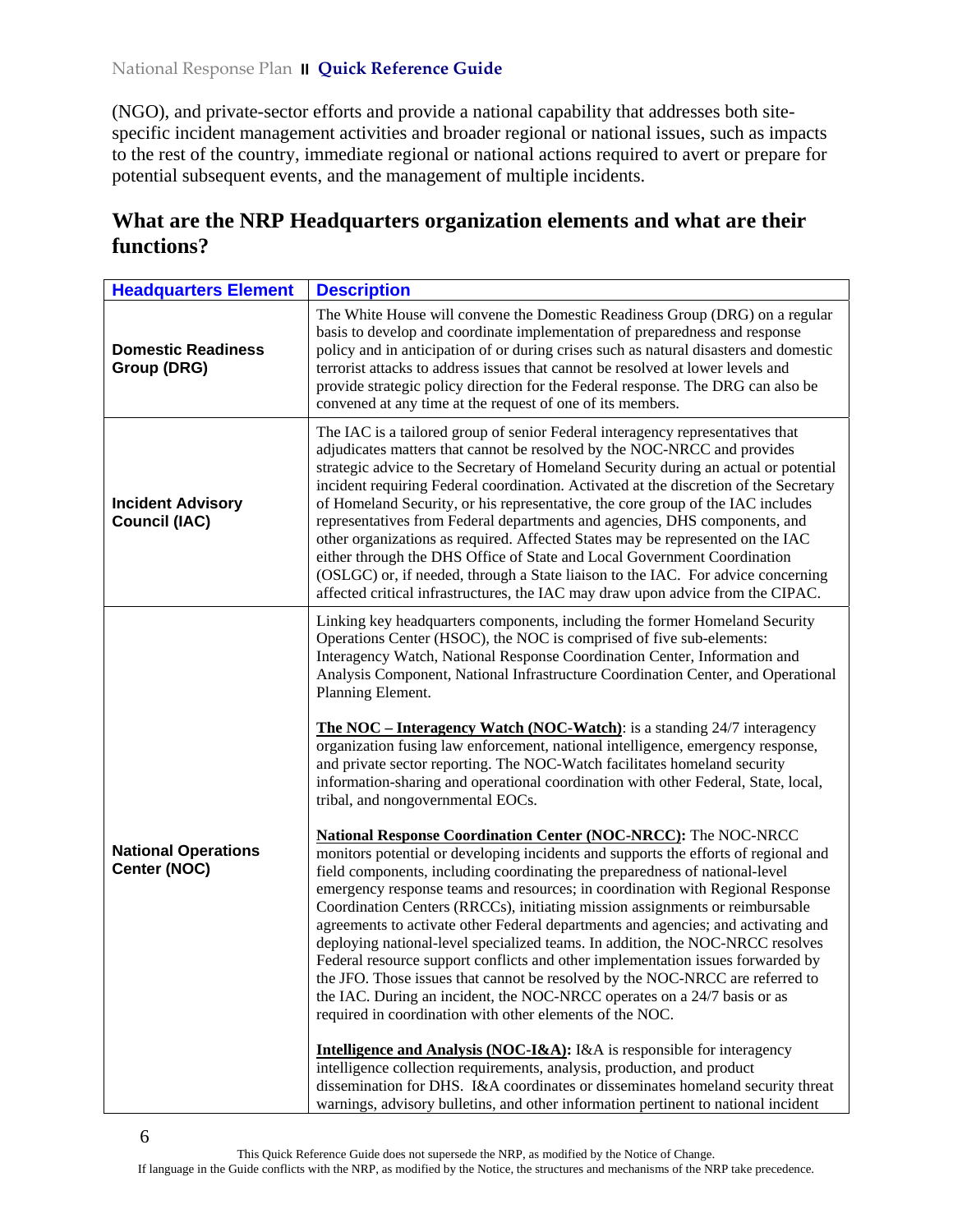|                                                                    | management to Federal, State, regional, local, and nongovernmental EOCs and<br>incident management officials and relevant elements of the private sector.                                                                                                                                                                                                                                                                                                                                                                                                                                                                                                                                                                                                                                                                                                                                                                                                                                                                                                                                                                                                                                  |
|--------------------------------------------------------------------|--------------------------------------------------------------------------------------------------------------------------------------------------------------------------------------------------------------------------------------------------------------------------------------------------------------------------------------------------------------------------------------------------------------------------------------------------------------------------------------------------------------------------------------------------------------------------------------------------------------------------------------------------------------------------------------------------------------------------------------------------------------------------------------------------------------------------------------------------------------------------------------------------------------------------------------------------------------------------------------------------------------------------------------------------------------------------------------------------------------------------------------------------------------------------------------------|
|                                                                    | National Infrastructure Coordination Center (NOC-NICC): The NOC-NICC<br>monitors the Nation's critical infrastructure and key resources (CI/KR) on an<br>ongoing basis. During an incident, the NOC-NICC provides a coordinating forum<br>to share information across infrastructure and key resources sectors through<br>appropriate information-sharing entities such as the Information Sharing $\&$<br>Analysis Centers and the Sector Coordinating Councils. To foster information<br>sharing and coordination, private sector representatives from the CI/KR may<br>provide information to the NOC-NICC.                                                                                                                                                                                                                                                                                                                                                                                                                                                                                                                                                                             |
|                                                                    | <b>Interagency Planning Element (NOC-Planning): NOC-Planning conducts</b><br>strategic level operational incident management planning and coordination. NOC-<br>Planning is responsible for strategic level operational planning, including<br>coordinating response, recovery, and mitigation operational planning and<br>interagency coordination with the NOC-NRCC; coordinating and sustaining<br>Federal preparedness, prevention, and protection activities related to an Incident of<br>National Significance or at the Secretary's direction; and coordinating<br>preparedness, prevention, and protection operations and resource allocation<br>planning with the appropriate Federal departments and agencies, the NOC-NRCC,<br>the RRCCs, and the JFO.                                                                                                                                                                                                                                                                                                                                                                                                                          |
| <b>Strategic Information</b><br><b>Operations Center</b><br>(SIOC) | The FBI SIOC is the focal point and operational control center for all Federal<br>intelligence, law enforcement, and investigative law enforcement activities related<br>to domestic terrorist incidents or credible threats, including leading attribution<br>investigations. The SIOC serves as an information clearinghouse to help collect,<br>process, vet, and disseminate information relevant to law enforcement and criminal<br>investigation efforts in a timely manner. The SIOC maintains direct connectivity<br>with the NOC and IAC.                                                                                                                                                                                                                                                                                                                                                                                                                                                                                                                                                                                                                                         |
| <b>Principal Federal Official</b><br>(PFO)                         | The PFO is the Federal official designated by the Secretary of Homeland Security<br>to act as his/her representative locally to oversee, coordinate, and execute the<br>Secretary's incident management responsibilities under HSPD-5. In certain<br>scenarios, a PFO may be pre-designated by the Secretary of Homeland Security to<br>facilitate Federal domestic incident planning and coordination at the local level<br>outside the context of a specific threat or incident. A PFO also may be designated in<br>a pre-incident mode for a specific geographic area based on threat and other<br>considerations. PFOs typically are not "dualhatted" with any other roles or<br>responsibilities that could detract from their overall incident management<br>responsibilities. The Secretary may, in other than terrorism incidents, choose to<br>combine the roles of the PFO and Federal Coordinating Officer (FCO) in a single<br>individual to help ensure synchronized Federal coordination. In the event of an<br>incident with no clear geographic boundaries (e.g., a cyber incident), a national-<br>level PFO may be designated to coordinate Federal response activities. |

# **Field-Level or Regional Activities**

Some incidents may be managed primarily using regional resources, with headquarters-level monitoring. In large-magnitude, high-visibility, and/or sensitive situations, a multiagency coordinating facility will be established within the vicinity of the incident to manage the delivery of Federal resources to the affected State(s).

### Regional Response Coordination Center (RRCC)

The RRCC is a standing facility operated by DHS/FEMA that coordinates regional response efforts, establishes Federal priorities, and implements local Federal program support until a JFO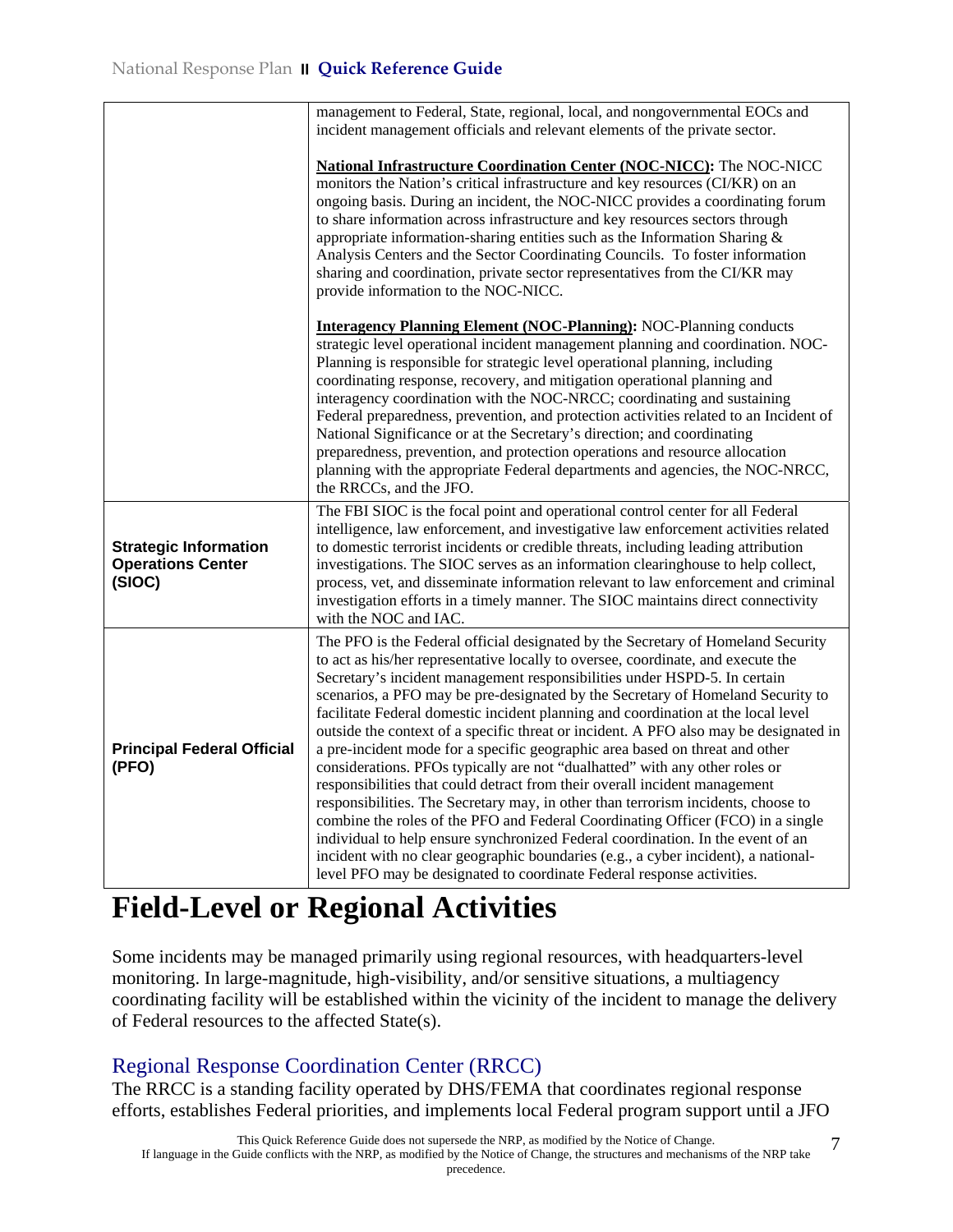is established in the field and/or other key DHS incident management officials can assume their NRP coordination responsibilities. The RRCC establishes communications with the affected State Emergency Operations Center (EOC) and the NOC-NRCC, coordinates deployment of the Emergency Response Team–Advance Element (ERT-A) to field locations, assesses damage information, develops situation reports, and issues initial mission assignments.

# Joint Field Office (JFO)

The JFO is a temporary Federal facility established locally to provide a central point for Federal, State, local, and tribal

executives with responsibility for incident oversight, direction, and/or assistance to effectively coordinate protection, prevention, preparedness, response, and recovery actions.

#### **Joint Field Office**

A temporary Federal facility established locally to provide a central point for Federal, State, local, and tribal executives with responsibility for incident oversight, direction, and/or assistance to effectively coordinate protection, prevention, preparedness, response, and recovery actions.

The JFO utilizes the scalable organizational structure of the NIMS in the context of both preincident and post-incident management activities. The JFO organization adapts to the magnitude and complexity of the situation at hand, and incorporates the NIMS principles regarding span of control and organizational structure by utilizing the Operations, Planning, Logistics, and Finance/Administration Sections. Although the JFO uses an ICS structure, the JFO does not manage on-scene operations. Instead, the JFO focuses on providing support to on-scene efforts and conducting broader support operations that may extend beyond the incident site.

When incidents impact multiple States or localities, multiple JFOs may be established. In these situations, one of the JFOs may be identified (typically in the most heavily impacted area) to serve as the primary JFO and provide strategic leadership and coordination for the overall incident management effort, as designated by the Secretary.

# **How is the Joint Field Office organized?**

The JFO organizational structure is built upon NIMS, but does not impede, supersede, or impact the ICP ICS command structure.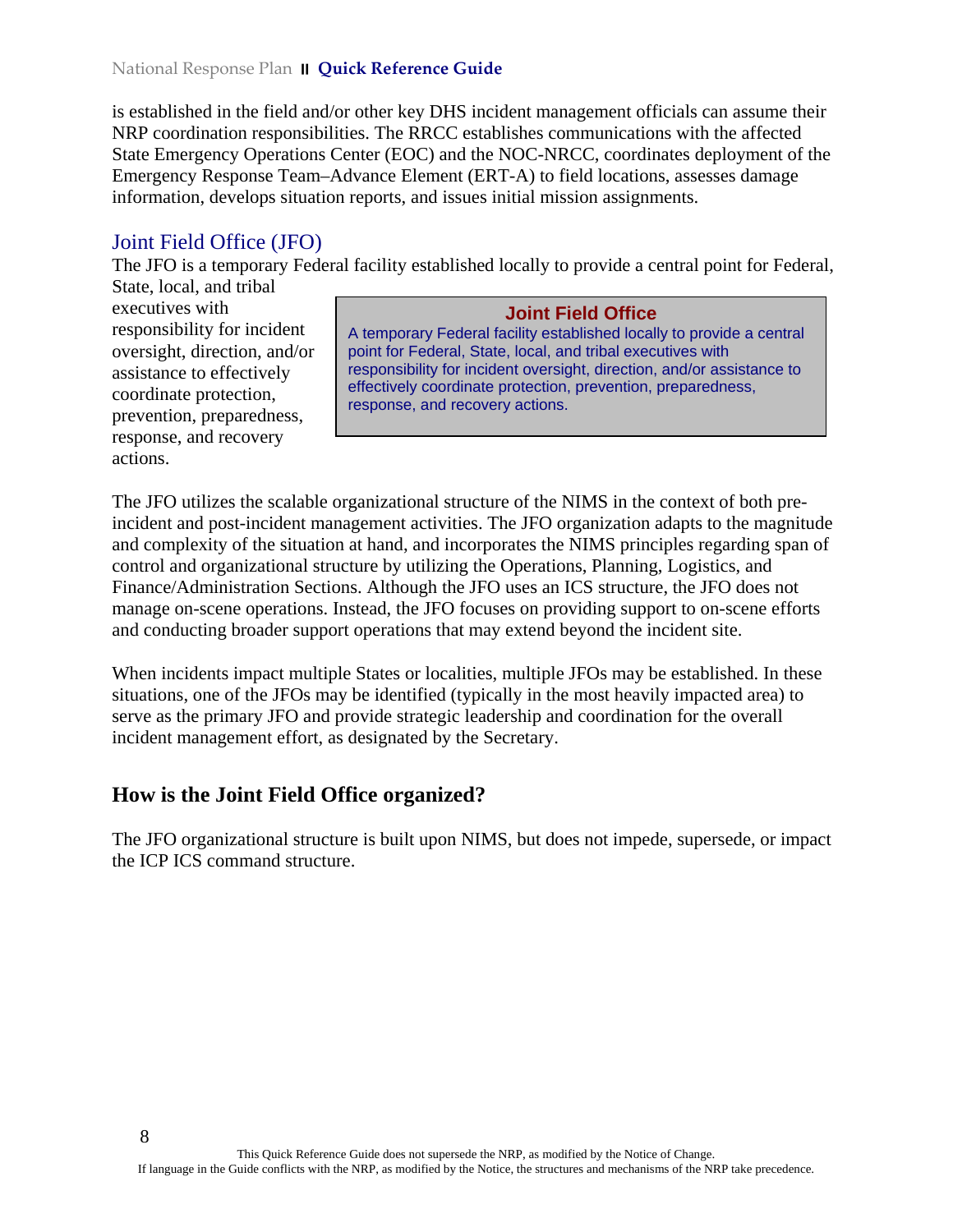

#### **Figure 1. JFO Structure**

### JFO Coordination Group

Utilizing the NIMS ICS principles of Unified Command, JFO activities are directed by a JFO Coordination Group, which may include the Principal Federal Official (PFO), Senior Federal Law Enforcement Official (SFLEO), FCO/Federal Resource Coordinator (FRC), or other Senior Federal Officials (SFOs) with primary jurisdictional responsibility or functional authority for the incident. It also includes a limited number of principal State, local, and tribal officials (such as the State Coordinating Officer (SCO)), as well as nongovernmental organization (NGO) and private-sector representatives. The JFO Coordination Group functions as a multiagency coordination entity and works jointly to establish priorities (single or multiple incidents) and associated resource allocation, resolve agency policy issues, and provide strategic guidance to support Federal incident management activities. Generally, the PFO, in consultation with the FCO and SFLEO, determines the composition of the JFO Coordination Group. The exact composition of the JFO depends on the nature and magnitude of the incident, and generally includes the personnel described in the following subsections.

#### • **Principal Federal Official (PFO)**

The PFO is personally designated by the Secretary of Homeland Security to facilitate Federal support to the established ICS Unified Command structure and to coordinate overall Federal incident management and assistance activities across the spectrum of prevention, preparedness, response, and recovery. The PFO ensures that incident management efforts are maximized through effective and efficient coordination.

The PFO provides a primary point of contact and situational awareness locally for the Secretary of Homeland Security. The Secretary is not restricted to DHS officials when selecting a PFO.

For a given incident, the Secretary may designate a local Federal official as an "initial PFO" until the primary PFO is in place. The initial PFO is accountable for the same responsibilities as the PFO. In certain scenarios, a PFO may be pre-designated by the Secretary of Homeland Security to facilitate Federal domestic incident planning and coordination at the local level outside the context of a specific threat or incident. A PFO also may be designated in a preincident mode for a specific geographic area based on threat and other considerations. In the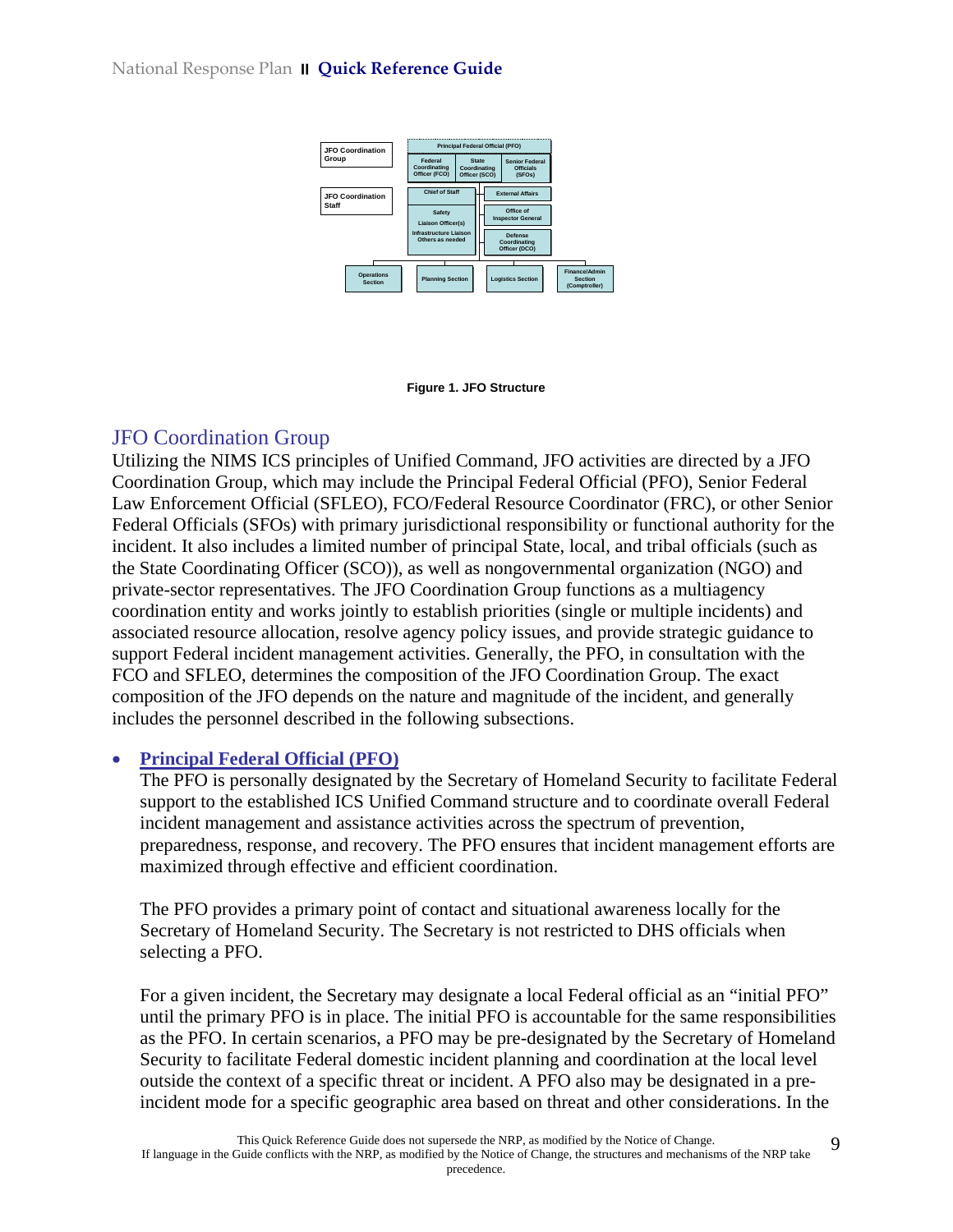

event of a single incident with national implications or in the case of multiple incidents, a national-level PFO may be designated to coordinate Federal response activities. The PFO may delegate duties to a Deputy PFO, the FCO, or other designated Federal official as appropriate after an event transitions to long-term recovery and/or cleanup operations.

DHS conducts a formal training program for PFO designates. Unless extenuating circumstances dictate otherwise, all PFO

designates should satisfactorily complete this training program prior to performing PFOrelated responsibilities.

### • **Federal Coordinating Officer (FCO)**

The FCO manages and coordinates Federal resource support activities related to Stafford Act disasters and emergencies. The FCO assists the Unified Command and/or the Area Command. The FCO works closely with the PFO, SFLEO, and other SFOs. In Stafford Act situations where a PFO has not been assigned, the FCO provides overall coordination for the Federal components of the JFO and works in partnership with the SCO to determine and satisfy State and local assistance requirements. During national or geographically widespread incidents such as a catastrophic hurricane impacting several adjacent states, the Secretary may, in other than terrorism incidents, choose to combine the roles of the PFO and FCO in a single individual to help ensure synchronized Federal coordination. In instances where the PFO has also been assigned the role of the FCO, deputy FCOs for the affected States will support the PFO/FCO.

### • **Federal Resource Coordinator (FRC)**

In non-Stafford Act situations when a Federal department or agency acting under its own authority has requested the assistance of the Secretary of Homeland Security to obtain support from other Federal departments and agencies, DHS designates an FRC instead of an FCO. In these situations, the FRC coordinates support through interagency agreements and memoranda of understanding (MOUs).

### • **Senior Federal Officials (SFOs)**

The JFO Coordination Group may also include officials representing other Federal departments or agencies with primary statutory responsibility for certain aspects of incident management. SFOs utilize existing authorities, expertise, and capabilities to assist in management of the incident working in coordination with the PFO, FCO, SFLEO, and other members of the JFO Coordination Group. When appropriate, the JFO Coordination Group may also include U.S. Attorneys or other senior officials or their designees to provide expert legal counsel.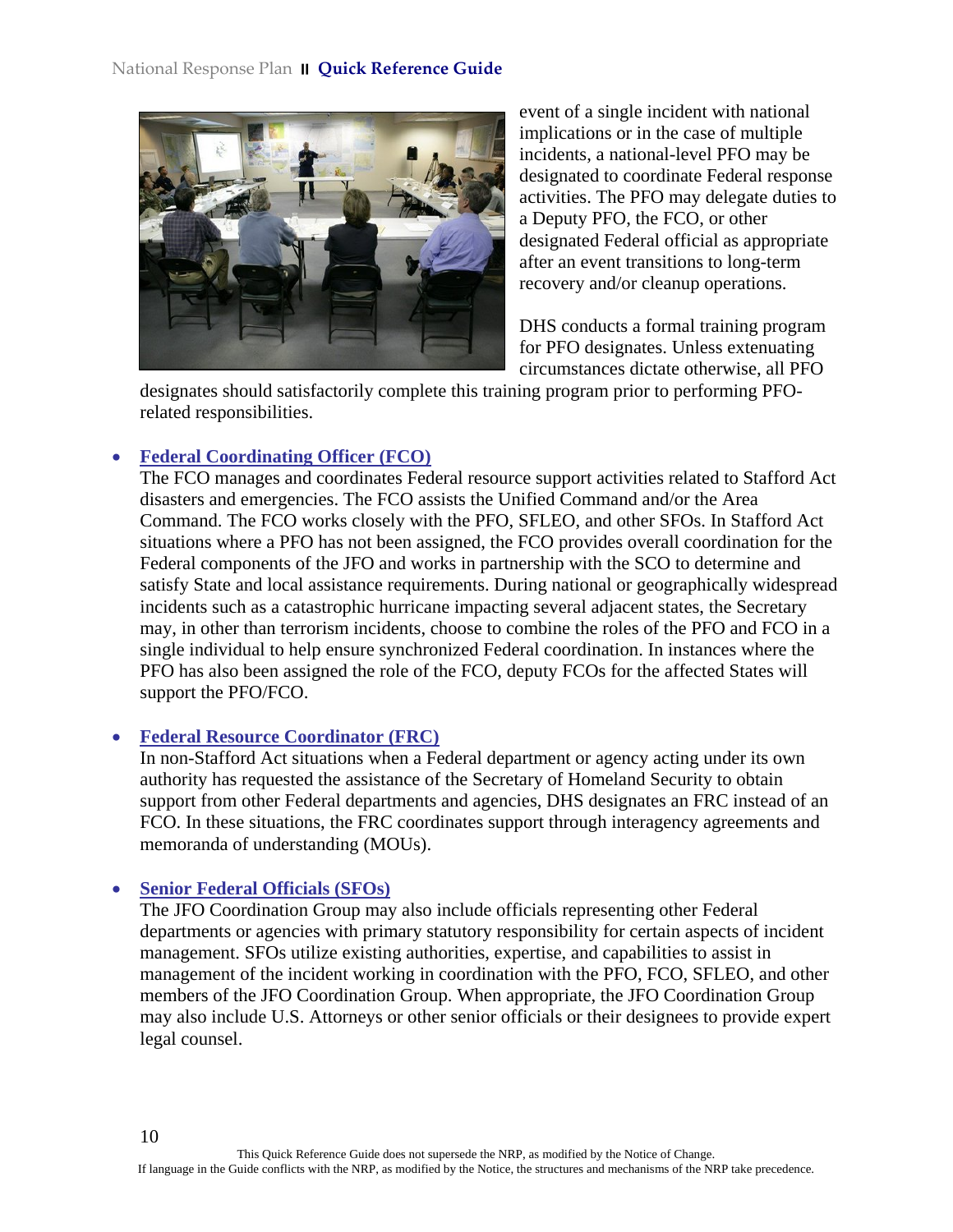#### • **Senior Federal Law Enforcement Official (SFLEO)**

The SFLEO is the senior law enforcement official from the agency with primary jurisdictional responsibility as directed by statute, Presidential directive, existing Federal policies, and/or the Attorney General. The SFLEO directs intelligence/investigative law enforcement operations related to the incident and supports the law enforcement component of the Unified Command on scene. In the event of a terrorist incident, this official will normally be the FBI SAC.

#### • **State/Local/Tribal Official(s)**

The JFO Coordination Group also includes State representatives such as the SCO, who serves as the State counterpart to the FCO and manages the State's incident management programs and activities, and the Governor's Authorized Representative (GAR), who represents the Governor of the impacted State. The JFO Coordination Group may also include tribal and/or local area representatives with primary statutory authority for incident management.

### **JFO Coordination Staff**

In accordance with NIMS, the JFO structure normally includes a Coordination Staff. The JFO Coordination Group determines the extent of staffing based on the type and magnitude of the incident.





#### • **Safety.**

- o The **Safety Coordinator** ensures that the Chief of Staff and the PFO receive coordinated, consistent, accurate, timely safety and health information and technical assistance to ensure the safety of the personnel in the JFO.
- o The **Worker Safety and Health Support Annex Coordinator** ensures the Chief of Staff and the PFO have consistent, accurate, and timely worker safety and health information for theatre-wide operations, and coordinates the delivery of Federal worker safety and health technical assistance and resources to federal, state and local responders.
- **Legal Affairs.** Serves as the primary legal advisor to the JFO Coordination Group and may also work with each section chief to support programmatic, logistical, and personnel matters as required.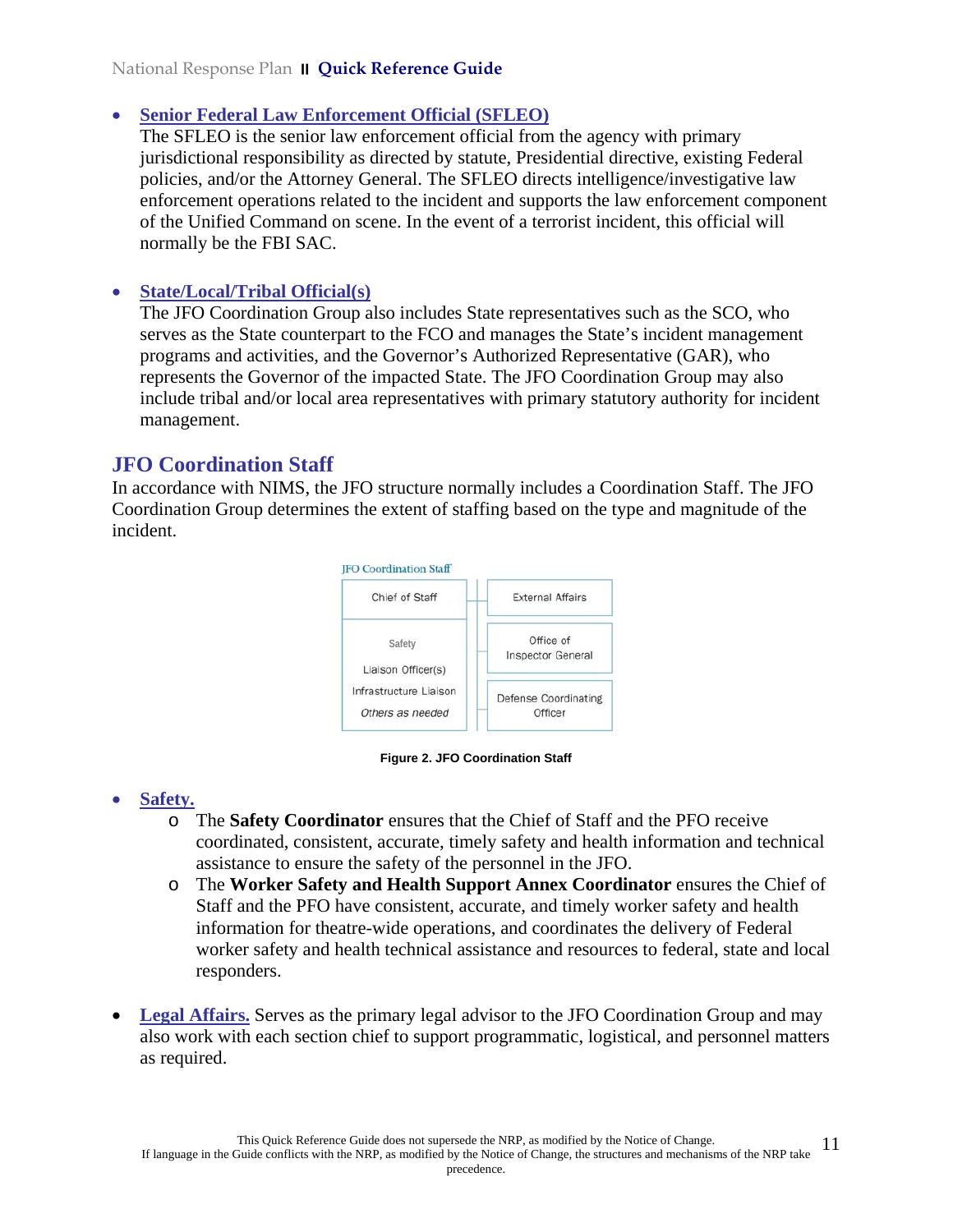- **Equal Rights Officer**. Serves to promote a discrimination-free workplace and equal access to recovery programs and benefits.
- **Security Officer**. Is responsible for safeguarding JFO personnel and JFO facility security. When not assigned elsewhere, the Security Officer also is responsible for information security and operational security, ensuring that sensitive information of all types (e.g., classified information, sensitive law enforcement information, proprietary and personal information, or export-controlled information) is handled in a way that not only safeguards the information but also ensures that it gets to those who need access to it so that they can effectively and safely conduct their missions.
- **Infrastructure Liaison**. Designated by DHS/Infrastructure Protection, serves as the principal advisor to the JFO Coordination Group regarding all national- and regional-level Critical Infrastructure/Key Resources (CI/KR) incident-related issues. The Infrastructure Liaison acts as liaison between the national- and regional-level CI/KR, the private sector, and JFO activities.

• **Defense Coordinating Officer (DCO)**

If appointed by the Department of Defense (DOD), a Defense Coordinating Officer (DCO) serves as DOD's single point of contact at the JFO. With few exceptions, requests for Defense Support to Civil Authorities (DSCA) originating at the JFO are coordinated with and processed through the DCO. The DCO may have a Defense Coordinating Element (DCE) consisting of a staff and military liaison officers in order to facilitate coordination and support to activated Emergency Support Functions (ESFs).

• **External Affairs Officer.** The External Affairs Officer provides support to the JFO leadership in all functions involving communications with external audiences. External Affairs includes Public Affairs, Community Relations, Congressional Affairs, State and Local Coordination, Tribal Affairs, and International Affairs, when appropriate. Resources for the various External Affairs Functions are coordinated through ESF #15. (See the ESF #15 Annex for more information.) The External Affairs Officer also is responsible for overseeing operations of the Federal Joint Information Center (JIC) established to support the JFO.

### **Joint Information Center (JIC)**

The JIC is a physical location where public affairs professionals from agencies and organizations involved in incident management activities work together to provide critical emergency information, crisis communications, and public affairs support. The JIC may be established at an on-scene location in coordination with State and local agencies depending on the requirements of the incident or at the national-level if the situation warrants. The JIC develops, coordinates, and disseminates unified news releases. News releases are cleared through the JFO Coordination Group to ensure consistent messages, avoid release of conflicting information, and prevent negative impact on operations. This formal approval process for news releases ensures protection of law enforcement-sensitive information or other sensitive but unclassified information. Agencies may issue their own news releases related to their policies, procedures, programs, and capabilities; however, these should be coordinated with the JIC.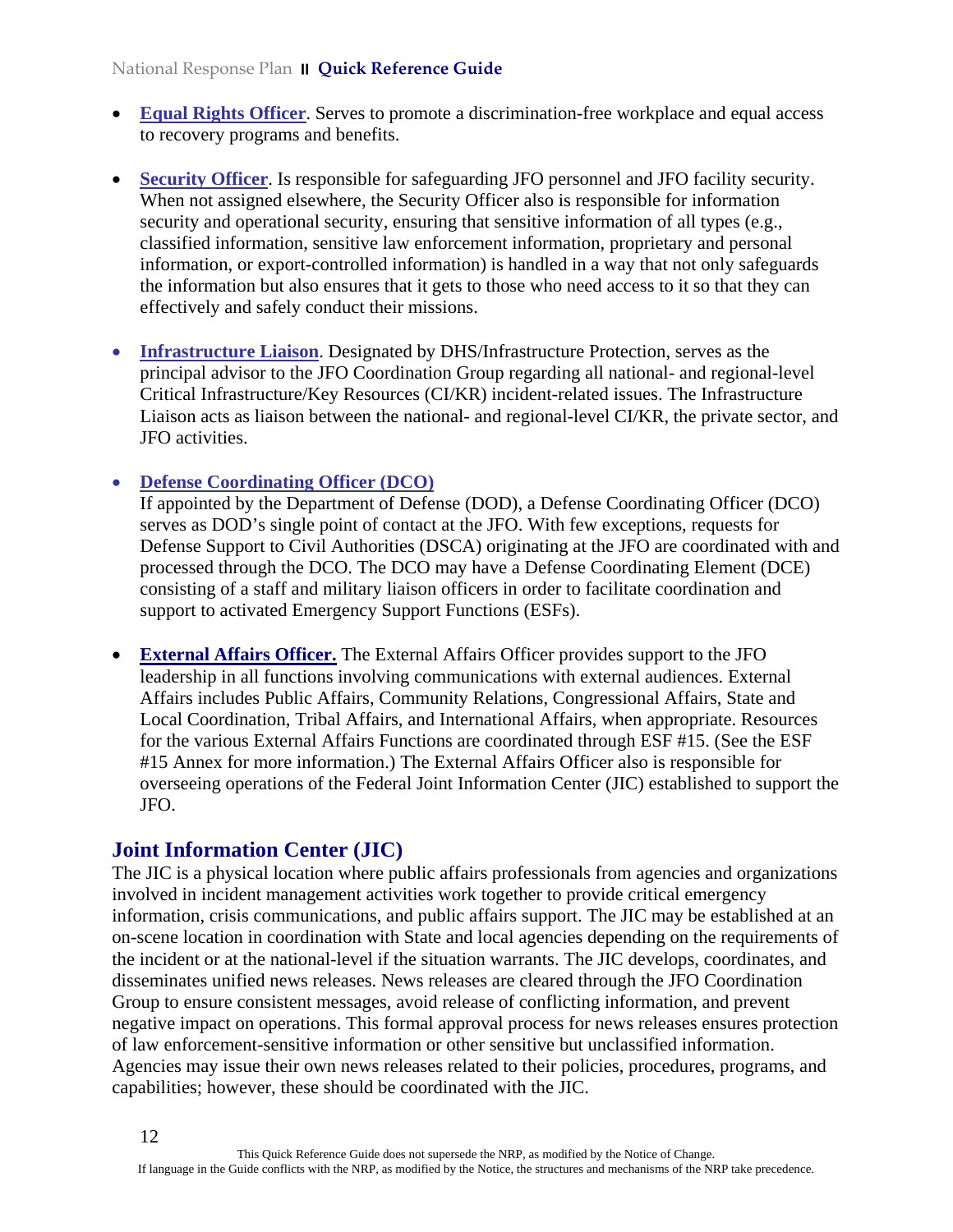### **JFO Sections**

The JFO organization adapts to the magnitude and complexity of the situation, and incorporates the NIMS principles regarding span of control and organizational structure. This structure includes the following Sections: Operations, Planning, Logistics, and Finance and Administration. Although the JFO uses an ICS structure, the JFO does not manage on-scene operations. Rather, incidents are managed at the scene through the ICP.

**Operations Section**. The Operations Section coordinates operational support to on-scene incident management efforts. Branches may be added or deleted as required, depending on the nature of the incident. The Operations Section also is responsible for coordination with other Federal command posts that may be established to support incident management activities. For National Special Security Events (NSSEs), the Security Operations Branch may be added to coordinate protection and security efforts. During terrorist incidents, the FBI Joint Operations Center (JOC) is incorporated as the Law Enforcement Investigative Branch within the Operations Section. For all other events, a Law Enforcement Investigative Branch or Security Operations Branch may be established based on the specific requirements of the incident.



**Figure 3. JFO Operations Section** 

**Planning Section**. The Planning Section provides current information to the JFO Coordination Group to ensure situational awareness, determine cascading effects, identify national implications, and determine specific areas of interest requiring long-term attention. The Planning Section also provides technical and scientific expertise. The Planning Section may also include a NOC representative who aids in the development of reports for the NOC and IAC.

**Logistics Section**. This section coordinates logistics support that includes: control and accountability for Federal supplies and equipment; resource ordering; delivery of equipment, supplies, and services to the JFO and other field locations; facility location, setup, space management, building services, and general facility operations; transportation coordination and fleet management services; and information and technology systems services, administrative services such as mail management and reproduction, and customer assistance.

**Finance and Administration Section (Comptroller)**. The Finance and Administration Section is responsible for the financial management, monitoring, and tracking of all Federal costs relating to the incident and the functioning of the JFO while adhering to all Federal laws, acts, and regulations. The position of the Finance and Administration Chief will be exclusively held by a Comptroller who serves as the Senior Financial Advisor to the team leader (e.g., FCO) and represents the coordinating agency's Chief Financial Officer (CFO) as prescribed by the CFO Act of 1990.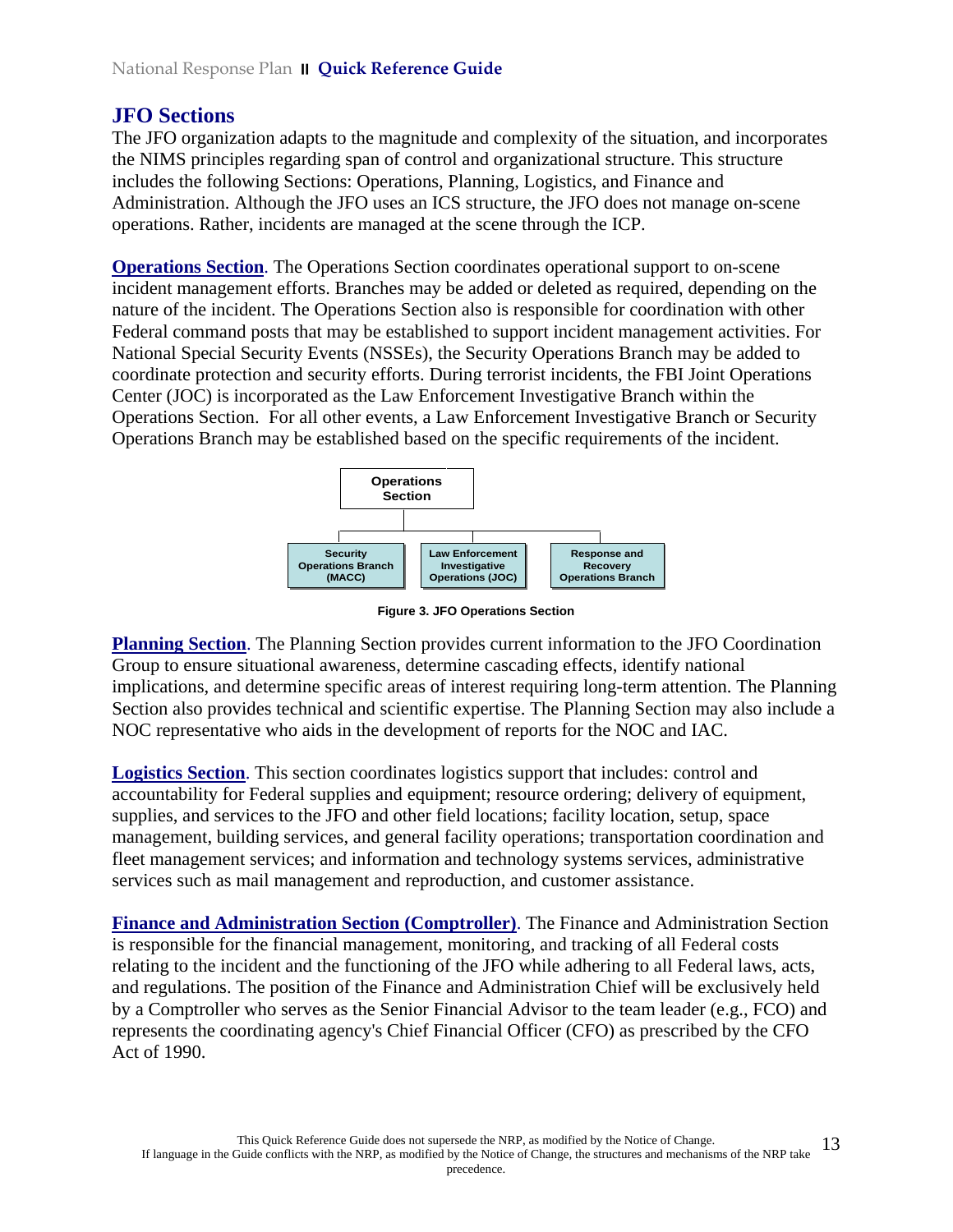# **What are Emergency Support Functions (ESFs)?**

ESFs are the primary means through which the Federal government provides assistance to State, local, and tribal governments or to Federal departments and agencies conducting missions of primary Federal responsibility. ESFs were established in the Federal Response Plan and carried forward to the NRP (with the addition of ESFs #13, 14, and 15) as an effective mechanism to group capabilities and resources into the functions that are most likely needed during actual or potential incidents where coordinated Federal response is required (e.g., Transportation, Firefighting, Public Health, etc.). ESFs may be selectively activated for both Stafford Act and non-Stafford Act incidents by the Secretary of Homeland Security. ESFs may also be activated by the ESF Coordinators. The ESF structure provides a modular structure to identify the precise components that can best address the requirements of the incident. For example, a large-scale natural disaster or significant terrorist incident may require the activation of all ESFs. A localized flood or tornado might only require activation of a few ESFs.

| <b>ESF #1 - Transportation</b>                                                                                                                                                                                                                  |                                                                                                                 |  |
|-------------------------------------------------------------------------------------------------------------------------------------------------------------------------------------------------------------------------------------------------|-----------------------------------------------------------------------------------------------------------------|--|
| Federal and civil transportation support<br>٠<br><b>Transportation safety</b><br>٠<br>Restoration/recovery of transportation infrastructure<br>٠<br><b>Movement restrictions</b><br>٠<br>Damage and impact assessment                           | <b>ESF Coordinator:</b><br>U.S. Department of Transportation                                                    |  |
| <b>ESF #2 - Communications</b>                                                                                                                                                                                                                  |                                                                                                                 |  |
| Coordination with telecommunications industry<br>Restoration/repair and temporary provisioning of communications infrastructure<br>٠<br>Protection, restoration, and sustainment of national cyber and information technology<br>٠<br>resources | <b>ESF Coordinator:</b><br>U.S. Department of Homeland Security /<br><b>National Communications System</b>      |  |
| <b>ESF #3 - Public Works and Engineering</b>                                                                                                                                                                                                    |                                                                                                                 |  |
| Infrastructure protection and emergency repair<br>٠<br>Infrastructure restoration<br>٠<br>Engineering services, construction management<br>٠<br>Critical infrastructure liaison<br>٠                                                            | <b>ESF Coordinator:</b><br>U.S. Department of Defense / U.S. Army Corps<br>of Engineers                         |  |
| <b>ESF #4 - Firefighting</b>                                                                                                                                                                                                                    |                                                                                                                 |  |
| Firefighting activities on Federal lands<br>٠<br>Resource support to rural and urban firefighting operations<br>٠                                                                                                                               | <b>ESF Coordinator:</b><br>U.S. Department of Agriculture                                                       |  |
| <b>ESF #5 - Emergency Management</b>                                                                                                                                                                                                            |                                                                                                                 |  |
| Coordination of incident management efforts<br>٠<br><b>Issuance of mission assignments</b><br>٠<br>Resource and human capital<br>٠<br>Incident action planning<br>٠<br><b>Financial management</b>                                              | <b>ESF Coordinator:</b><br>U.S. Department of Homeland Security /<br><b>Federal Emergency Management Agency</b> |  |
| <b>ESF #6 - Mass Care, Housing, and Human Services</b>                                                                                                                                                                                          |                                                                                                                 |  |
| <b>Mass care</b><br><b>Disaster housing</b><br>Human services<br>٠                                                                                                                                                                              | <b>ESF Coordinator:</b><br>U.S. Department of Homeland Security /<br><b>Federal Emergency Management Agency</b> |  |
| <b>ESF #7 - Resource Support</b>                                                                                                                                                                                                                |                                                                                                                 |  |
| Resource support (facility space, office equipment & supplies, contracting services, etc.)<br>٠                                                                                                                                                 | <b>ESF Coordinator:</b><br><b>U.S. General Services Administration</b>                                          |  |
| <b>ESF #8 - Public Health and Medical Services</b>                                                                                                                                                                                              |                                                                                                                 |  |
| <b>Public health</b><br>٠<br><b>Medical</b><br>٠<br><b>Mental health services</b><br>٠<br><b>Mortuary services</b><br>٠                                                                                                                         | <b>ESF Coordinator:</b><br>U.S. Department of Health and Human<br><b>Services</b>                               |  |
| <b>ESF #9 - Urban Search and Rescue</b>                                                                                                                                                                                                         |                                                                                                                 |  |
| Life-saving assistance<br>Urban search and rescue                                                                                                                                                                                               | <b>ESF Coordinator:</b><br>U.S. Department of Homeland Security /<br><b>Federal Emergency Management Agency</b> |  |

#### **Figure 3. Emergency Support Functions Descriptions**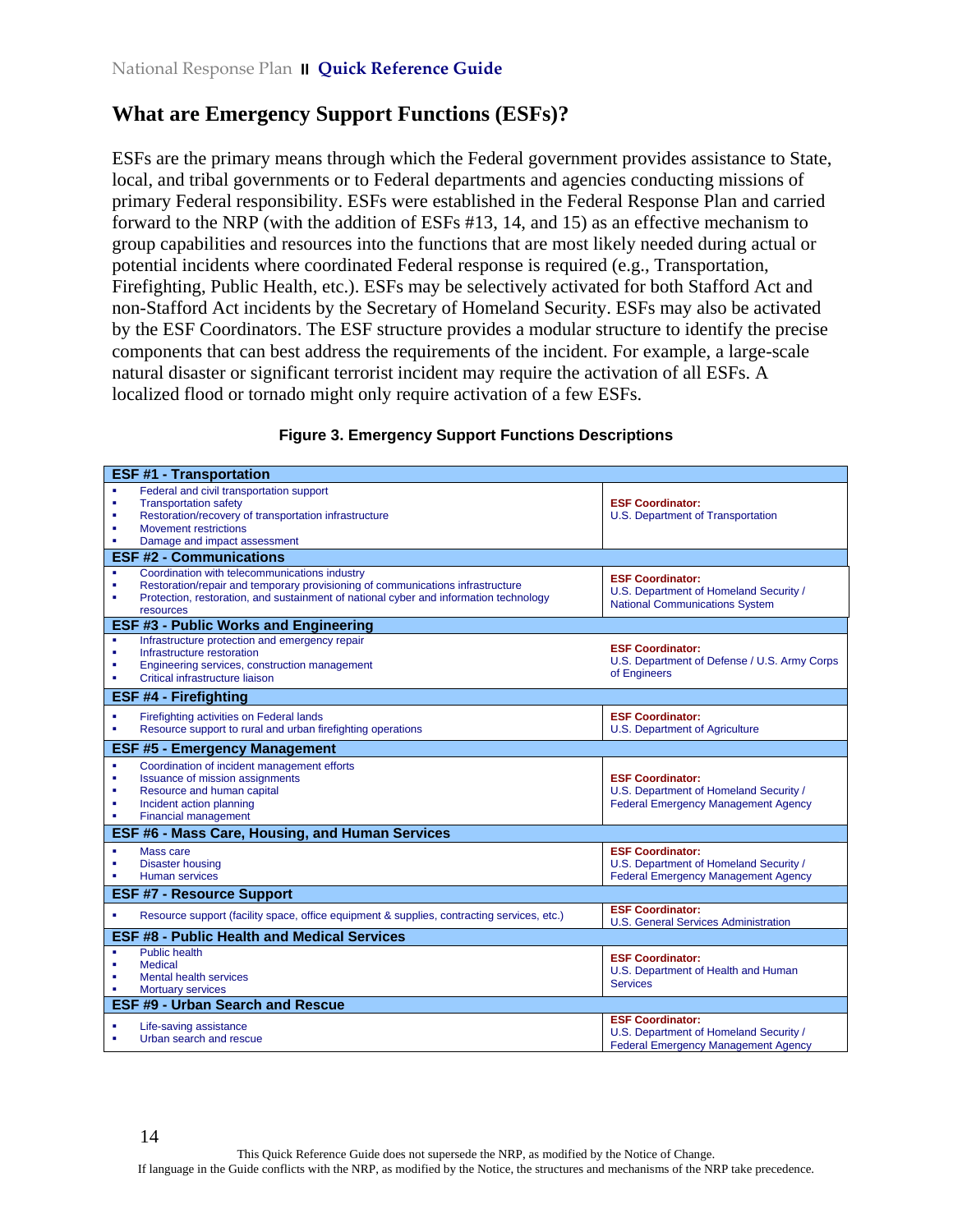| <b>ESF #10 - Oil and Hazardous Materials Response</b>                                                                                                                                                          |                                                                                                                 |  |
|----------------------------------------------------------------------------------------------------------------------------------------------------------------------------------------------------------------|-----------------------------------------------------------------------------------------------------------------|--|
| Oil and hazardous materials (chemical, biological, radiological, etc.) response<br>٠<br>Environmental safety and short- and long-term cleanup<br>٠                                                             | <b>ESF Coordinator:</b><br><b>U.S. Environmental Protection Agency</b>                                          |  |
| <b>ESF #11 - Agriculture and Natural Resources</b>                                                                                                                                                             |                                                                                                                 |  |
| <b>Nutrition assistance</b><br>٠<br>Animal and plant disease/pest response<br>٠<br>Food safety and security<br>٠<br>Natural and cultural resources and historic properties protection and restoration<br>٠     | <b>ESF Coordinator:</b><br>U.S. Department of Agriculture                                                       |  |
| ESF #12 - Energy                                                                                                                                                                                               |                                                                                                                 |  |
| Energy infrastructure assessment, repair, and restoration<br>٠<br>Energy industry utilities coordination<br>٠<br><b>Energy forecast</b><br>٠                                                                   | <b>ESF Coordinator:</b><br>U.S. Department of Energy                                                            |  |
| <b>ESF #13 - Public Safety and Security</b>                                                                                                                                                                    |                                                                                                                 |  |
| Facility and resource security<br>٠<br>Security planning and technical and resource assistance<br>٠<br>Public safety/security support<br>٠<br>Support to access, traffic, and crowd control<br>٠               | <b>ESF Coordinator:</b><br>U.S. Department of Justice                                                           |  |
| <b>ESF #14 - Long-Term Community Recovery</b>                                                                                                                                                                  |                                                                                                                 |  |
| Social and economic community impact assessment<br>٠<br>Long-term community recovery assistance to States, local governments, and the private<br>٠<br>sector<br>Mitigation analysis and program implementation | <b>ESF Coordinator:</b><br>U.S. Department of Homeland Security /<br><b>Federal Emergency Management Agency</b> |  |
| <b>ESF #15 - External Affairs</b>                                                                                                                                                                              |                                                                                                                 |  |
| Emergency public information and protective action guidance<br>٠<br>Media and community relations<br>٠<br>Congressional and international affairs<br>٠<br><b>Tribal and insular affairs</b><br>٠               | <b>ESF Coordinator:</b><br>U.S. Department of Homeland Security                                                 |  |

Based on the requirements of the incident, Federal Departments and Agencies that serve as ESF Coordinators execute their roles and responsibilities defined in the ESF Annexes, including providing the interagency staff to support operations of the NOC-NRCC, the RRCC, and the JFO. Depending on the incident, deployed elements of the ESFs may also participate in the staffing of the Incident Command Post (ICP); however, they more typically organizationally fall within the Operations Section of the JFO, and other sections as required. Under the NRP, each ESF is structured to provide optimal support of evolving incident management requirements.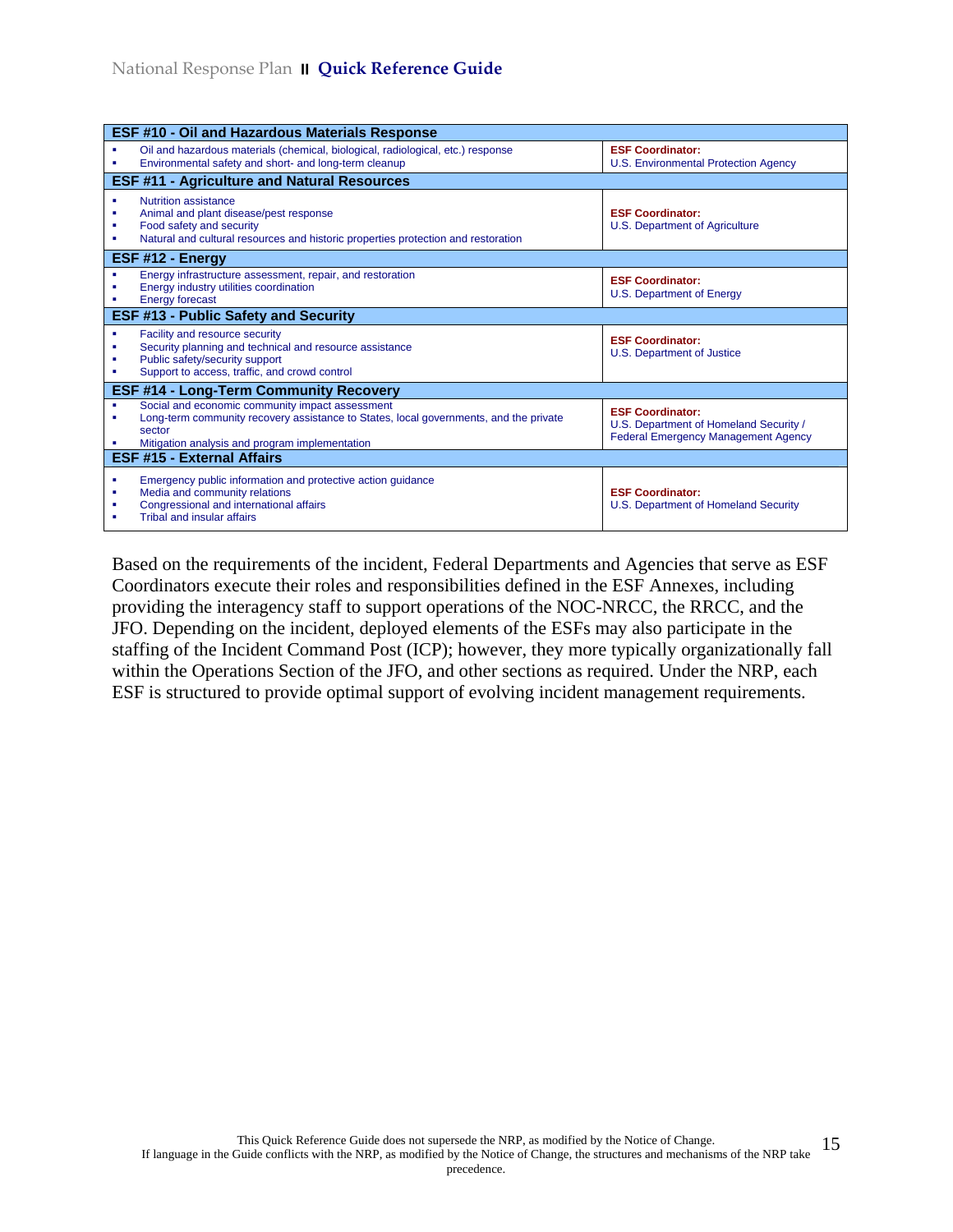

**Figure 4. ESF Positioning in the JFO Sections (Note: This is a sample mapping; actual ESF resources will be requested based on the specific needs of the incident.)** 

# **Emergency Response and Support Teams**

| <b>Emergency Response</b><br><b>Teams</b>                               | The RRCC initially deploys a DHS/FEMA-led Emergency Response Team -<br>Advance Element (ERT-A), including rapid needs assessment personnel<br>and appropriate ESF representatives, to State operating facilities and<br>incident sites to assess the impact of the situation, collect damage<br>information, gauge immediate Federal support requirements, and make<br>preliminary arrangements to set up Federal field facilities.                                |
|-------------------------------------------------------------------------|--------------------------------------------------------------------------------------------------------------------------------------------------------------------------------------------------------------------------------------------------------------------------------------------------------------------------------------------------------------------------------------------------------------------------------------------------------------------|
|                                                                         | When regional resources are overextended, or an event poses potentially<br>significant consequences, DHS Headquarters may deploy a National<br>Emergency Response Team (ERT-N) to coordinate the initial response.                                                                                                                                                                                                                                                 |
| <b>DHS Situational</b><br><b>Awareness Team (DSAT)</b>                  | The DHS Situational Awareness Team (DSAT) provides timely and<br>accurate information to the Secretary and Departmental Leadership when<br>directed by the Secretary. DSAT personnel are under the tasking authority<br>of DHS Office of Operations and administrative control of DHS/ICE. The<br>DSAT is an early entry capability and will report simultaneously to the NOC<br>and PFO to ensure that the Secretary and PFO have early situational<br>awareness. |
| <b>Federal Incident</b><br><b>Response Support Team</b><br>(FIRST) Team | Based upon the nature of the incident, the FIRST may deploy to the scene<br>to support State operations. The FIRST provides technical assistance to<br>assess the situation, identify critical and unmet needs, provide protective                                                                                                                                                                                                                                 |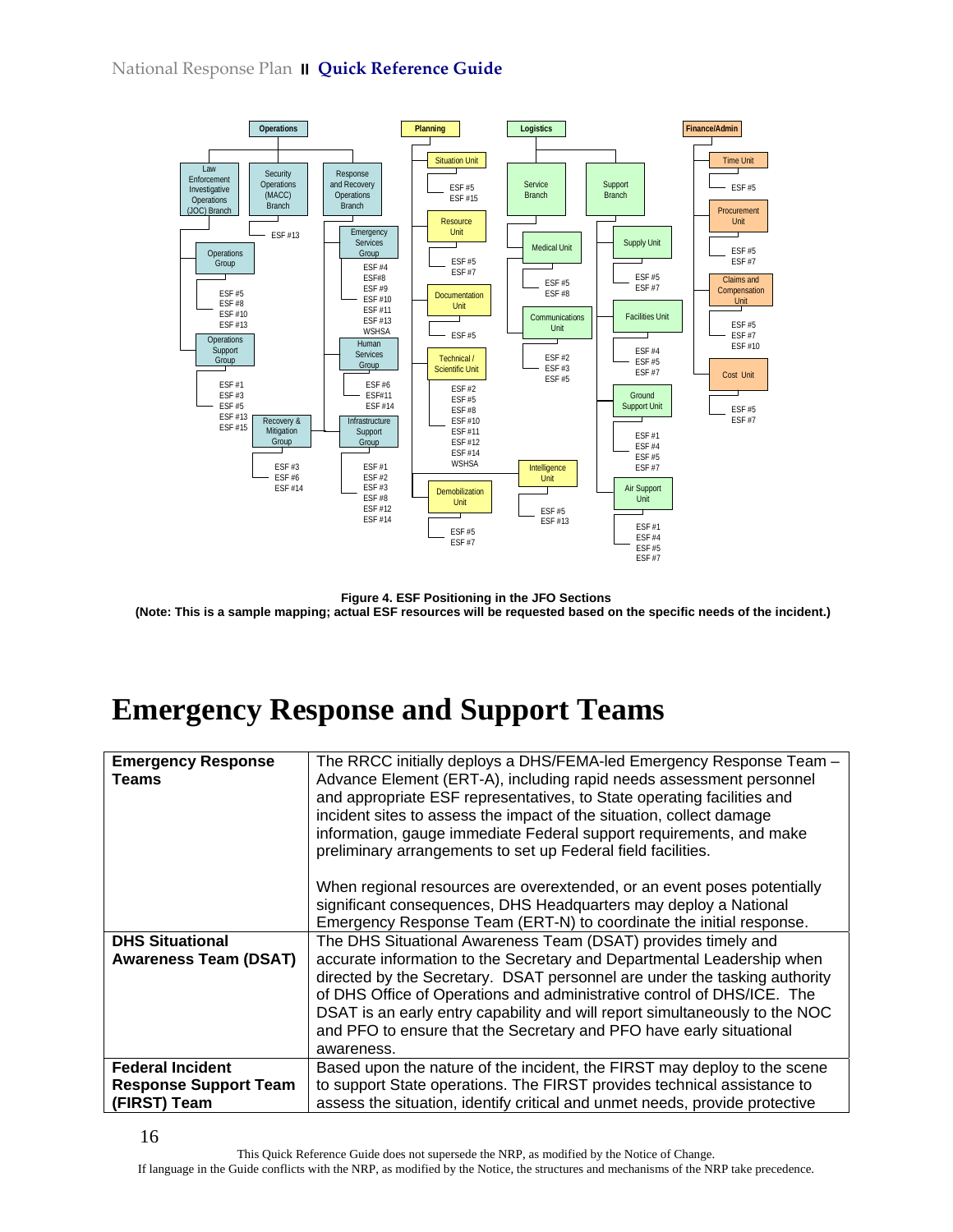| action recommendations, and establish incident support facilities. The<br>FIRST coordinates with the ERT-A and integrates into the Operations |
|-----------------------------------------------------------------------------------------------------------------------------------------------|
| Section of the JFO when established.                                                                                                          |

### **Other Federal Teams**

In addition, there are numerous special teams available to support incident management and Domestic Readiness and recovery operations. Examples include:

- Damage assessment teams
- Nuclear Incident Response Team (NIRT)
- Disaster Medical Assistance Teams (DMATs)
- **HHS Secretary's Emergency Response Team**
- DOL/OSHA's Specialized Response Teams
- Veterinarian Medical Assistance Teams (VMATs)
- Disaster Mortuary Operational Response Teams (DMORTs)
- National Medical Response Teams (NMRTs)
- Scientific and Technical Advisory and Response Teams (STARTs)
- Donations Coordination Teams
- Urban Search and Rescue (US&R) task forces
- US&R Incident Support Teams
- Federal Type 1 and Type 2 Incident Management Teams (IMTs)
- **Domestic Emergency Support Team (DEST)**
- **Domestic Animal and Wildlife Emergency Response Teams and mitigation assessment teams**

# **Other Incident Facilities**

### **How do other incident facilities fit into the NRP structure?**

### State, County, and Local Emergency Operations Centers (EOCs)

State, county, and local EOCs are the physical location at which the coordination of information and resources to support incident management activities normally takes place. EOCs are typically organized by major functional discipline (fire, law enforcement, medical services, etc.); by jurisdiction (city, county, region, etc.); or by some combination thereof.

State, county, and local EOCs facilitate the execution of local, State, and interstate mutual aid agreements to support on-scene operations. When activated, the JFO works in coordination with the State, county, and local EOCs to support incident management efforts.

### Incident Command Post (ICP)

The tactical-level, on-scene incident command and management organization is located at the ICP. It is typically comprised of designated incident management officials and responders from Federal, State, local, and tribal agencies, as well as private-sector and nongovernmental organizations. When multiple command authorities are involved, the ICP may be led by a Unified Command, comprised of officials who have jurisdictional authority or functional responsibility for the incident under an appropriate law, ordinance, or agreement. The Unified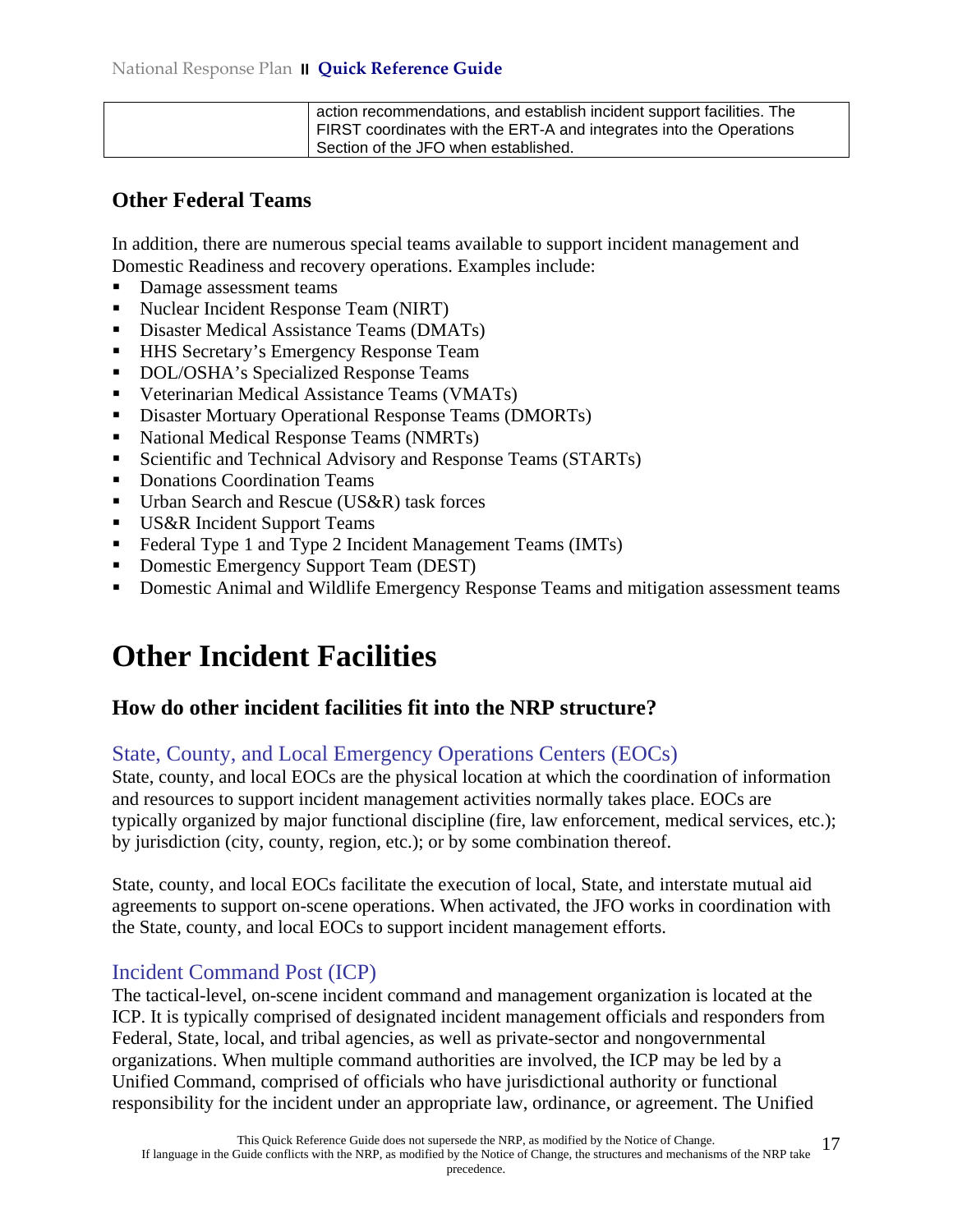Command provides direct, on-scene control of tactical operations and utilizes a NIMS, typically including Operations, Planning, Logistics, and Finance/Administration Sections.

The ICP is usually located at or in the immediate vicinity of the incident site. The location is selected by the agency having primary jurisdictional authority for managing the incident at this level. Generally, there is one ICP established for each incident. Depending on the number and location of incidents, there may be multiple ICPs managed by an Area Command.

### Area Command/Unified Area Command

An Area Command is established to oversee the management of multiple incidents that are each being handled by a separate ICP or to oversee the management of a very large or complex incident that has multiple incident management teams engaged. The Area Command has the responsibility to set overall strategy and priorities, allocate critical resources according to priorities, ensure that incidents are properly managed, and ensure that objectives are met and strategies followed. Area Command becomes Unified Area Command when incidents are multijurisdictional.

### Disaster Recovery Center (DRC)

When established in coordination with State and local jurisdictions, a DRC is a satellite component of the JFO and provides a central facility where individuals affected by a disaster can obtain information on disaster recovery assistance programs from various Federal, State, local, tribal, private-sector, and voluntary organizations.

# **Proactive Federal Response**

### **How does the NRP deal with catastrophic events?**

The NRP establishes policies, procedures, and mechanisms for a proactive Federal response to catastrophic events. A catastrophic event is any natural or manmade incident, including terrorism, that results in extraordinary levels of mass casualties, damage, or disruption severely affecting the population, infrastructure, environment, economy, national morale, and/or government functions. A catastrophic event could result in sustained national impacts over a prolonged period of time; almost immediately exceeds resources normally available to State, local, tribal, and private-sector authorities in the impacted area; and significantly interrupts governmental operations and emergency services to such an extent that national security could be threatened. The Secretary will declare all catastrophic events as Incidents of National Significance.

# **How does the NRP establish policies and procedures for a proactive Federal response to catastrophic events?**

The NRP Catastrophic Incident Annex (NRP-CIA) and Catastrophic Incident Supplement (NRP-CIS) address resource and procedural implications of catastrophic events to ensure the rapid and efficient delivery of resources and assets, including special teams, equipment, and supplies that provide critical lifesaving support and incident containment capabilities. These assets may be so

18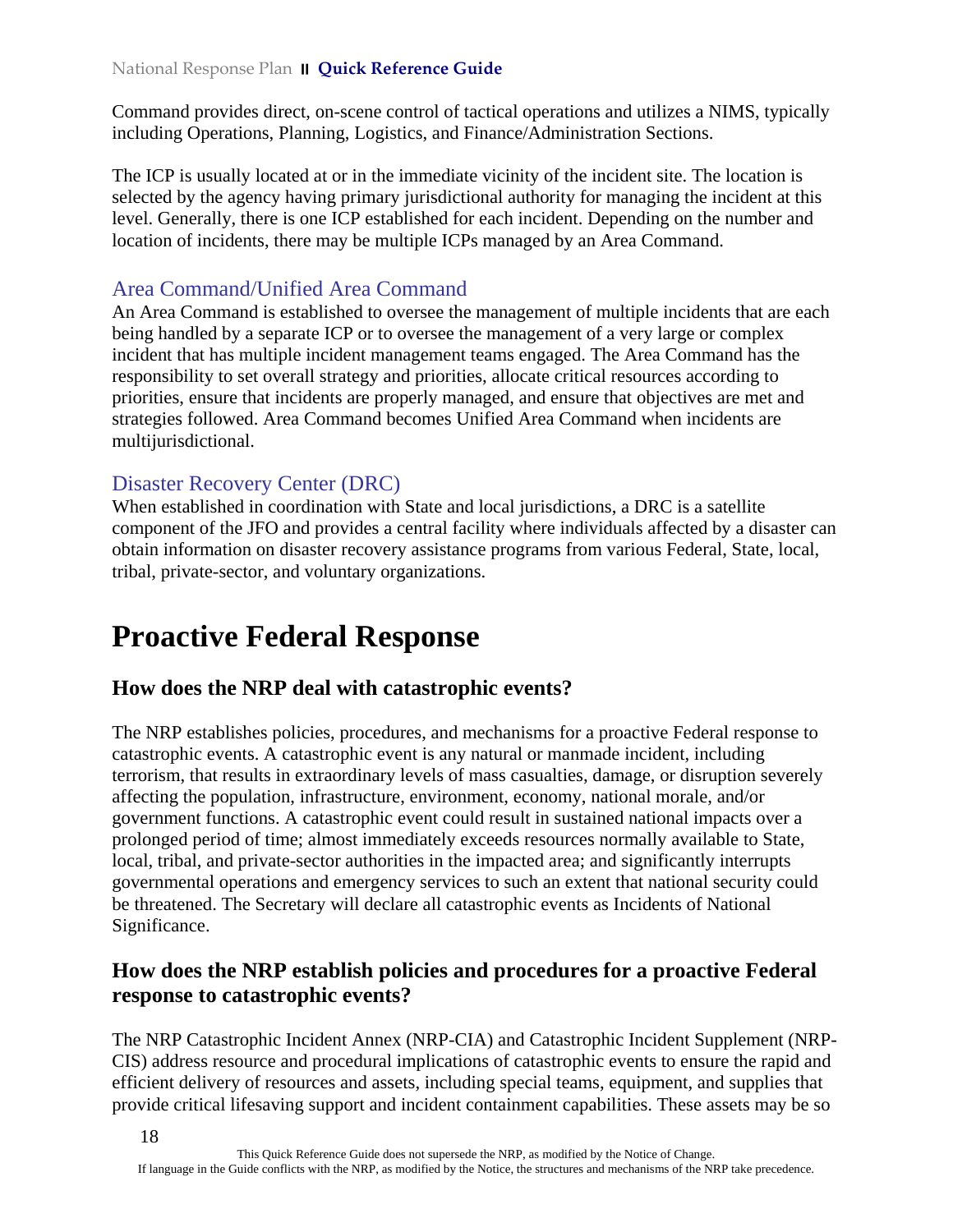specialized or costly that they are either not available or are in insufficient quantities in most localities. The Secretary of Homeland Security may choose to activate and deploy assets prior to or immediately following any incident, to include those with catastrophic ramifications. For nonotice or short notice catastrophic events when there is little or no time to assess the requirements of the State and local authorities, all Federal departments and agencies and the American Red Cross initiate actions to mobilize and deploy all resources as planned for in the NRP-CIS.

Agencies responsible for these assets will keep DHS apprised, through the NOC, of their ongoing status and location until the JFO is established. Upon arrival at the scene, Federal assets will coordinate with the Unified Command, the SFLEO, and the JFO (or its forward elements) when established. Demobilization processes, including full coordination with the JFO Coordination Group, are initiated either when the mission is completed or when it is determined the magnitude of the event does not warrant continued use of the asset.

# **Defense Support of Civil Authorities**

The Department of Defense (DOD) provides Defense Support of Civil Authorities (DSCA) in



response to requests for assistance during domestic incidents. DSCA refers to DOD support provided by Federal military forces, DOD civilians and contract personnel, and DOD agencies and components, in response to requests for assistance. In most instances, DOD provides DSCA in response to requests for assistance from a lead or primary agency. DSCA normally is provided when local, State, and Federal resources are overwhelmed, provided that it does not interfere with the Department's military readiness or operations. DOD typically provides DSCA on a reimbursable basis as

authorized by law. Based on the magnitude, type of incident, and anticipated level of resource involvement, the supported DOD combatant commander may utilize a Joint Task Force (JTF) to command Federal (Title 10) military activities in support of the incident. If a JTF is established, consistent with operational requirements, its command and control element will be collocated with the PFO at the Joint Field Office to ensure coordination and unity of effort. The collocation of the JTF command and control element does not replace the requirement for a DCO/DCE as part of the JFO Coordination Staff and it will not coordinate requests for assistance for DOD.

# **Federal Law Enforcement Assistance**

### **How is Federal Law Enforcement Assistance provided through the NRP?**

Each State has jurisdiction for enforcement of State law, using State and local resources, including the National Guard.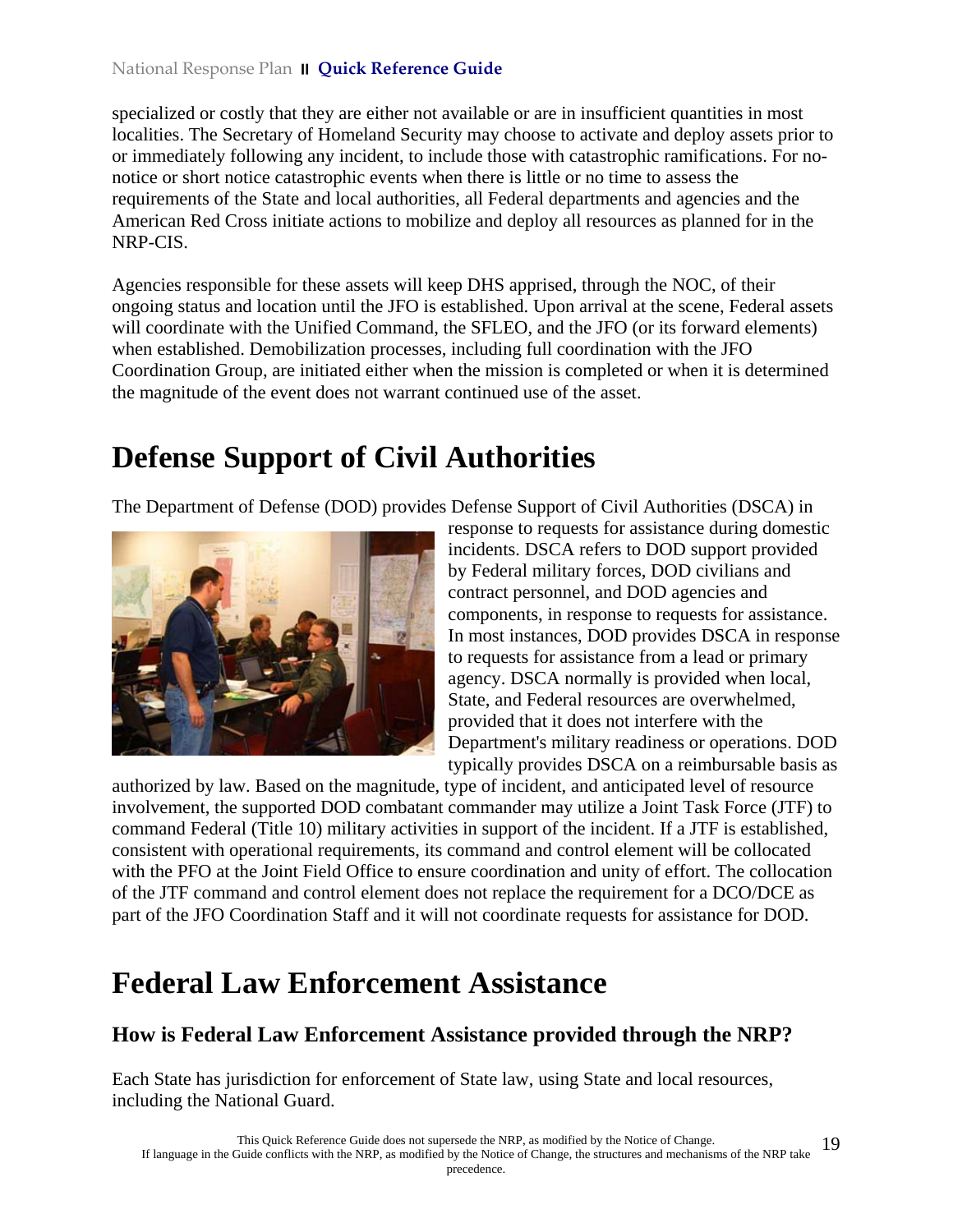The Federal Government has jurisdiction for enforcement of Federal law, using Federal resources. State and local law enforcement agencies may be requested to provide support to Federal law enforcement during incidents.

Federal agencies may be requested to provide public safety and security support under the NRP. The ESF #13 Annex provides further guidance on the integration of public safety and security resources to support a Federal response.

# **Federal-to-Federal Support**

Federal-to-Federal support refers to the circumstance in which a Federal department or agency requests Federal resource support under the NRP that is not addressed by the Stafford Act or other mechanisms (e.g., Executive orders, MOUs, memoranda of agreement (MOAs), etc.). This support is coordinated by DHS using the multiagency coordination structures established in the NRP and in accordance with the NIMS. Federal agencies participating in the NRP will request and provide Federal-to-Federal support by executing interagency or intra-agency reimbursable agreements (RAs), in accordance with the Economy Act (31 U.S.C. § 1535) or other applicable authorities. Federal agencies providing mutual aid support may request reimbursement from the requesting agency for eligible expenditures. (See the NRP Financial Management Support Annex Attachment 3, Memorandum of Understanding: Mutual Aid for Incidents of National Significance (Non-Stafford Act), for additional information.) DHS will use the ESFs as the mechanism for coordinating required support from other agencies. When such DHS assistance is provided, DHS coordinates Federal resources under the authority provided in HSPD-5. In these situations, DHS designates an FRC to perform the resource coordination function (rather than an FCO as occurs under a Stafford Act declaration).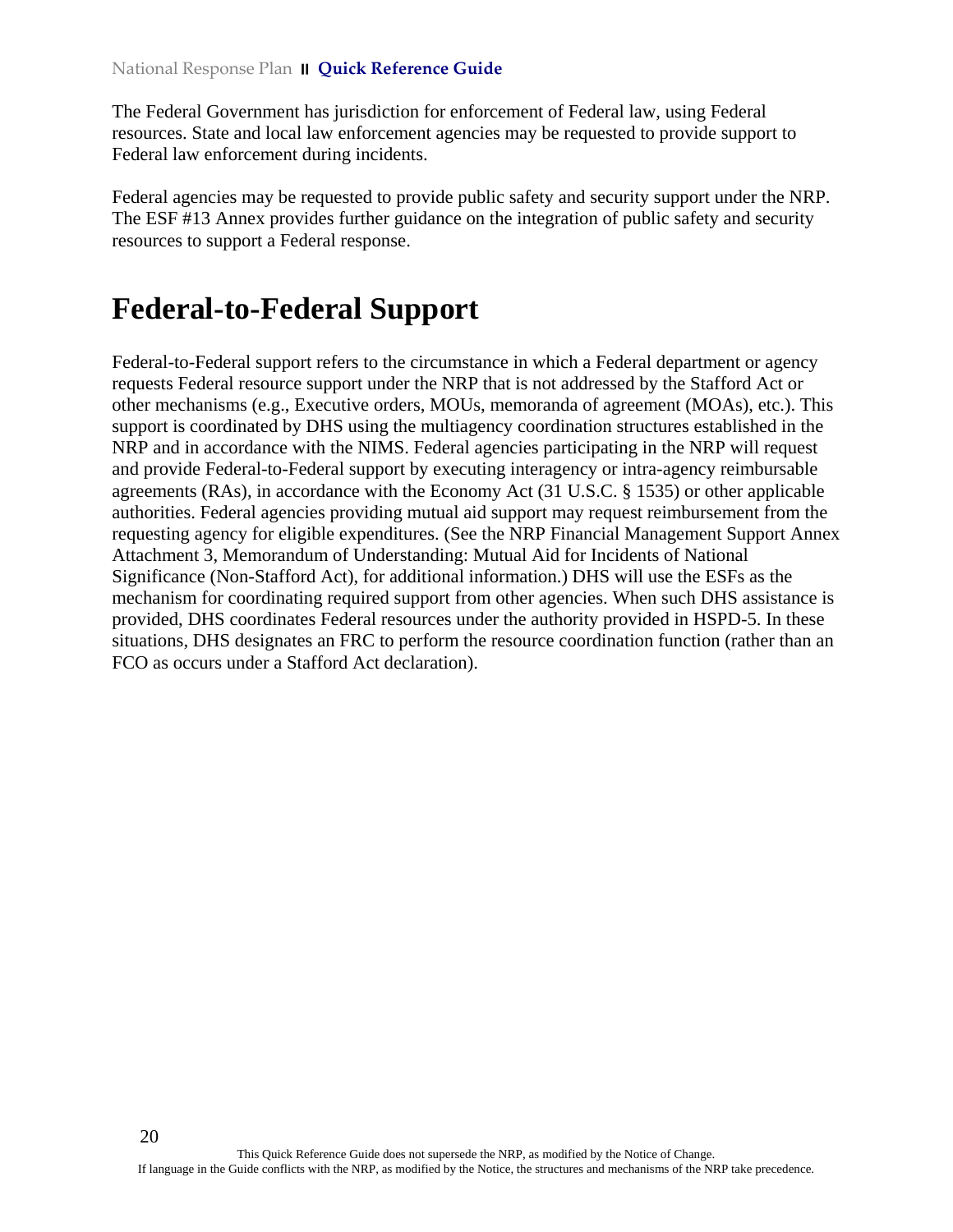# **IV. PUTTING IT ALL TOGETHER**

# **The Incident Command Post (ICP)**

When an incident occurs, the appropriate jurisdictional authority (Federal, State, or local) designates a single Incident Commander with overall incident management responsibility. Most jurisdictions pre-designate their Incident Commanders in preparedness plans. The Incident Commander directs operations from the ICP.

# **The National Incident Management System (NIMS)/Incident Command System (ICS) Unified Command**

In many incidents (for example, during the response to a bombing that may have counterterrorism nexus), more than one Federal, State, or local agency will have jurisdiction. As a team effort, the agency Incident Commanders form a Unified Command that overcomes much of the inefficiency and duplication of effort that can occur when agencies from different functional and geographic jurisdictions, or agencies at different levels of government, operate without a common system or organizational framework.

At the ICP, the Unified Command develops the NIMS incident command organizational structure in a top-down, modular fashion based on the:

- Size and complexity of the incident
- **Specifics of the hazard environment created by the incident**

Federal agencies will initially respond within the Unified Command using existing incident- or hazard-specific plans (such as the National Oil and Hazardous Substances Pollution Contingency Plan). These plans, which incorporate the coordinating structures and mechanisms of the NRP, provide detailed protocols for responding to incidents of lesser severity normally managed by Federal agencies without the need for the Secretary of Homeland Security to manage the Federal response.

As Federal, State, and local responders deploy, they must, regardless of agency affiliation, report in to ICP to receive an assignment in accordance with the procedures established by the Unified Command. At this juncture, they are under the tactical control of the Unified Command. Agencies with jurisdictional responsibility join the Unified Command while agencies that lack jurisdictional responsibility, but are heavily involved in the incident:

- Are defined as supporting agencies;
- Are represented in the command structure; and
- **Effect coordination on behalf of their parent agency through a liaison officer attached to the** Unified Command.

# **Emergency Operations Center (EOC)**

Immediately upon receiving notification of a significant incident or potential incident, the Unified Command will notify appropriate Federal, State, and local EOCs. The EOCs coordinate support functions and provide resources support. Specific functions include:

- Multiagency Coordination
- Communications
- Resource dispatch and tracking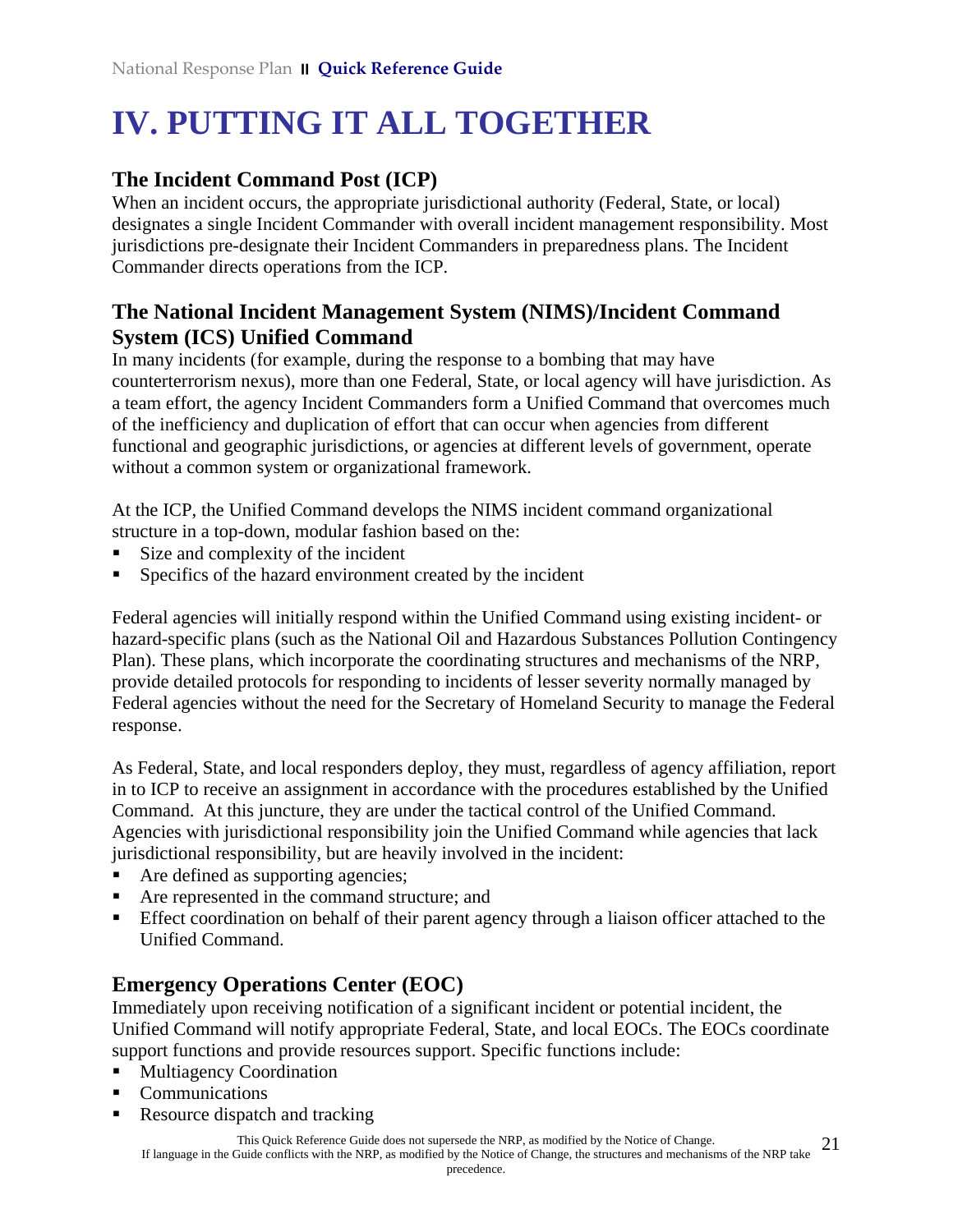Information collection, analysis, and dissemination

Local EOCs notify State and tribal EOCs, which in turn notify the National Operations Center (NOC). Simultaneously, Federal EOCs notify the NOC through existing reporting mechanisms; reporting requirements are outlined in the NRP at page 46. In the example of a bombing with a terrorism nexus, the FBI Incident Commander within the Unified Command at the bombing site notifies the FBI Strategic Information and Operations Center (SIOC) regarding the terrorism nexus. The SIOC then notifies the NOC.

### **National Operations Center (NOC)**

On receipt of a threat or incident notification, the NOC assesses the overall situation and makes an initial determination to initiate the coordination of Federal information-sharing and incident management activities.

Implementation of NRP coordination mechanisms is flexible and scalable. Actions range in scope from ongoing situational reporting and analysis, through the implementation of NRP Incident Annexes and other supplemental Federal contingency plans, to full implementation of all relevant NRP coordination mechanisms outlined in the NRP Base Plan.

During incidents or potential incidents of lesser severity than an Incident of National Significance, the Secretary may receive (through the NOC) requests for the activation of any NRP coordination mechanism.

### **Secretary of Homeland Security**

Where the threat or incident is or may evolve into an Incident of National Significance, the NOC reports to the Secretary of Homeland Security and/or senior staff as delegated by the Secretary, who then determines the need to implement components of the NRP to conduct further assessment of the situation, initiate interagency coordination, share information with affected jurisdictions and the private sector, and/or initiate deployment of resources. Concurrently, the Secretary also makes a determination of whether an event should be designated as an Incident of National Significance.

The NRP distinguishes between incidents that require the Secretary of Homeland Security to manage the Federal response, termed Incidents of National Significance, and the majority of incidents occurring each year that are handled by responsible jurisdictions or agencies through other established authorities and existing plans executed in coordination with the NRP's comprehensive framework of Incident Annexes. When the Secretary of Homeland Security declares an Incident of National Significance, the Secretary will manage the Federal response,

### **Implementation of National Response Plan (NRP) Coordination Mechanisms**

The Secretary possesses the flexibility to implement any or all of the applicable broad coordinating structures and processes contained within the NRP based on the specifics and magnitude of the potential or actual incident. NRP augmenting structures which the Secretary may consider activating prior to or immediately following an Incident of National Significance include, but are not limited to: the Incident Advisory Council (described at page 6 above); Emergency Support Functions (described at pages 14-15 above); Principal Federal Official (described at pages 7 and 9-10 above); Joint Field Office, led by the PFO and the Joint Field